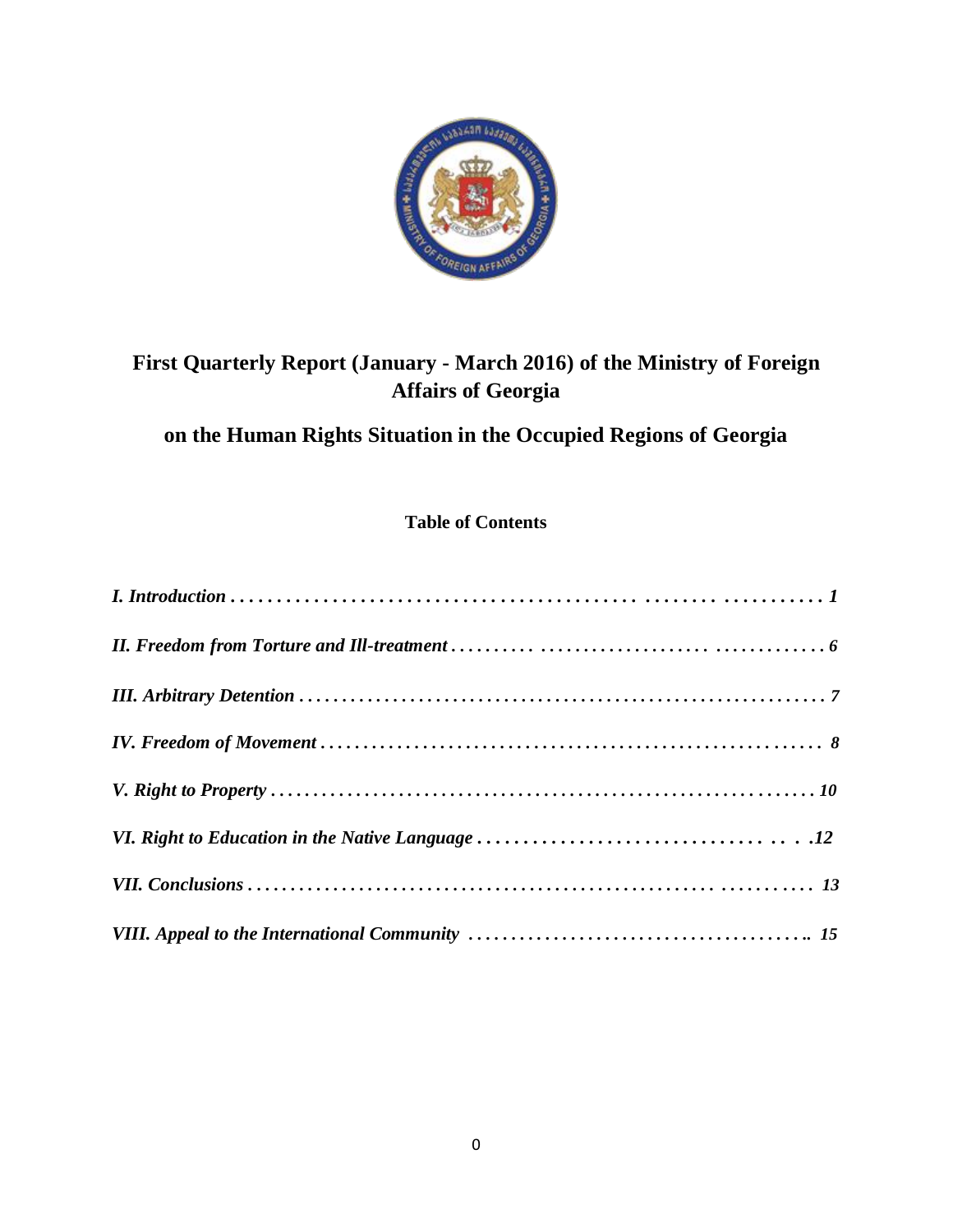## **I. Introduction**

#### **Aims of the Report and Methodology Applied**

1. In January 2015 the Ministry of Foreign Affairs of Georgia started preparation of quarterly reports aiming at assessing the human rights situation in the occupied regions of Georgia. The Ministry of Foreign Affairs of Georgia prepared four such reports in 2015. This is the first quarterly report of the Ministry of Foreign Affairs of Georgia for the year 2016 covering the period of January-March 2016. The Ministry of Foreign Affairs of Georgia will further continue the preparation of such reports on a quarterly basis. This reporting exercise aims to contribute to the provision of regular and updated information to the international community, to states as well as to international inter-governmental and non-governmental organizations, on the human rights situation in the occupied regions of Georgia.

2. As for the applied methodology, this reporting exercise consolidates and assesses existing information from various open sources, national and international, on violations of human rights in the occupied regions of Georgia. Due to limitations on its length, the report does not aim to collect/contain information on all cases of violations of human rights in the occupied regions of Georgia; it aims to consolidate and assess only some of the most known examples of violations. The methodology applied does not provide for the conduct of fact-finding visits to the occupied regions of Georgia, nor to the conduct of interviews. Therefore the methodology applied does not enable this reporting exercise to collect and produce new data on the human rights situation in the occupied regions of Georgia.

#### **Responsibility of the Occupying Power for Human Rights Violations**

3. The territories of two regions of Georgia – Abkhazia, Georgia and the Tskhinvali Region, Georgia are occupied by the Russian Federation. The occupation of regions of Georgia by the Russian Federation has been recognized by the international community. The Russian Federation as the occupying power, exercises effective control over Abkhazia, Georgia and the Tskhinvali Region, Georgia. These two regions still remaining under foreign military occupation, constitute above all dangerous "black holes" in verifying human rights violations and holding the violators accountable.

4. Recently the Council of Europe published its  $13<sup>th</sup>$  Consolidated Report on the Conflict in Georgia describing *inter alia* human rights situation in the occupied territories of Georgia and covering the period between October 2015 and March 2016. Thus part of the Council of Europe's report fully covers the reporting period<sup>1</sup> of the present reporting exercise. It should be noted that the delegation of the secretariat of the Council of Europe carried out a fact-finding visit to Georgia on 29 February – 1 March 2016, however was not allowed to visit the occupied regions of Abkhazia, Georgia and the Tskhinvali region/South Ossetia, Georgia.<sup>2</sup>

 $\overline{a}$ <sup>1</sup> January-March 2016.

<sup>&</sup>lt;sup>2</sup> Consolidated Report on the Conflict in Georgia, Council of Europe (October 2015 – March 2016), 2016, SG/Inf (2016) 14, paragraph 5.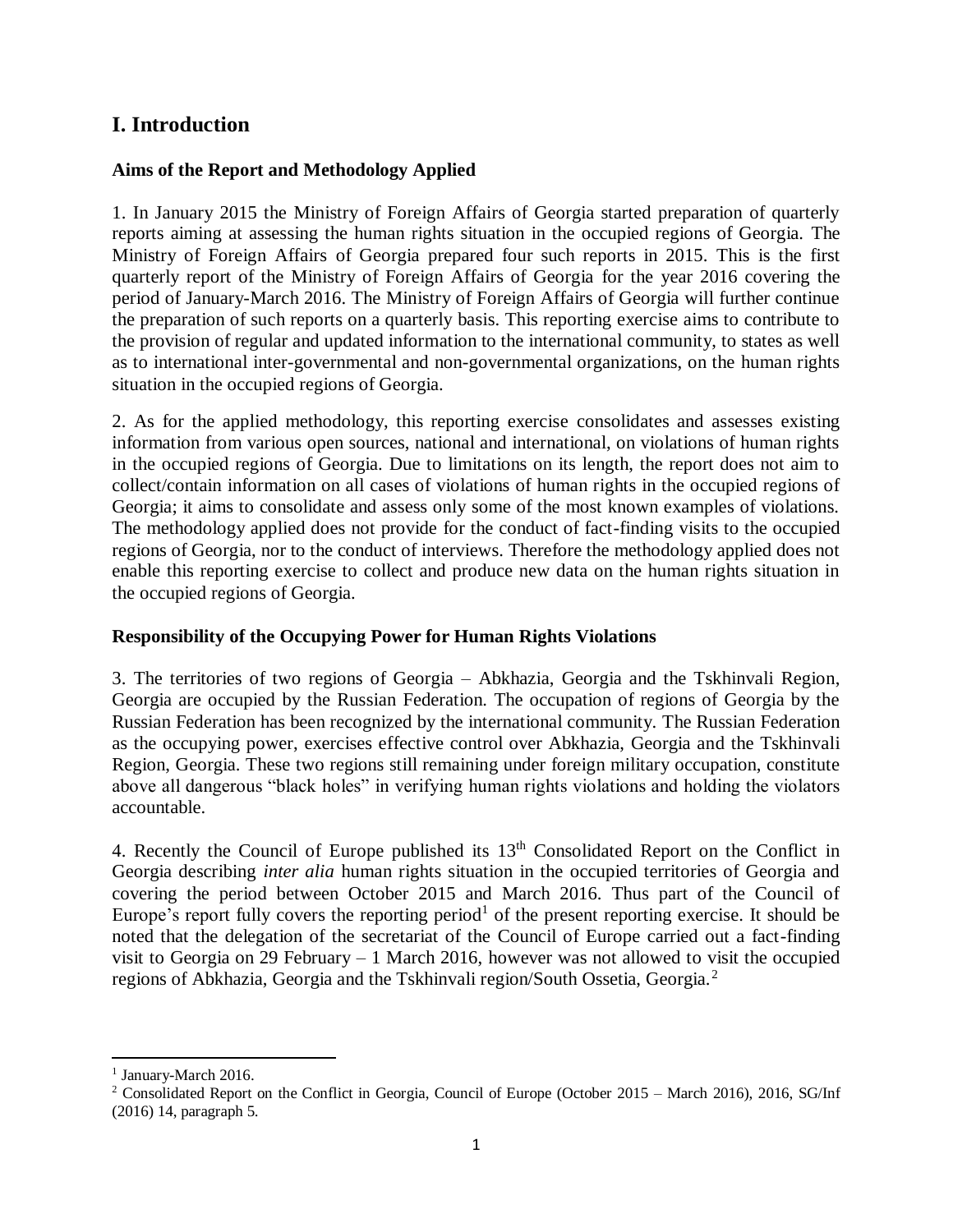5. It should be emphasized that in the reporting period, namely on  $21<sup>st</sup>$  January 2016, the European Parliament adopted the Resolution on the EU's priorities for the UNHRC sessions in 2016. According to the adopted resolution, the European Parliament "remains concerned about . . . lack of access by monitors to the occupied regions of Abkhazia and the Tskhinvali region/South Ossetia where human rights violations remain widespread."<sup>3</sup> According to the recently published report, "the ethnic Georgians still living in Abkhazia, . . . are often subjected to restrictions on their freedom of movement, restrictions concerning receiving education in their native language, as well as forced passportisation." 4

#### **Occupation Line and Installation of Barbed Wire Fences**

 $\overline{a}$ 

6. The occupation line along the administrative boundary line (ABL) with Abkhazia and the Tskhinvali Region separates Georgia from its two occupied territories. Since January 2013 the Russian occupation forces intensified the process of the installation of razor wire and barbed wire fences and other artificial obstacles along the occupation lines in Abkhazia and the Tskhinvali Region. Currently, the total length of artificial barriers along the occupation line in Tskhinvali Region is nearly 51 km. Razor and barbed wire fences cover a stretch of more than 12 km in the Abkhazian region.

7. According to the Council of Europe, "the "borderisation" process continues to have a divisive impact on communities and restricts freedom of movement across the ABL. It also puts under continued strain the effective enjoyment of basic rights by the ethnic Georgian residents of Gali, who face obstacles in access to livelihood and employment, appropriate medical care and education, as well as when collecting pensions and other social allowances."<sup>5</sup>

8. It should be noted that during the reporting period, namely in March 2016, delegation of the Committee on Migration, Refugees and Displaced Persons of the Parliamentary Assembly of the Council of Europe (PACE) visited the village of Khurvaleti, which is located along the occupation line with Tskhinvali Region and which is divided by razor wire fences. Ms Annette Groth, member of the delegation of the Committee on Migration, Refugees and Displaced Persons of the PACE publicly stated that the situation on the ground is more disturbing than expected.<sup>6</sup>

<sup>&</sup>lt;sup>3</sup> "European Parliament Resolution on the EU's priorities for the UNHRC sessions in 2016", the European Parliament, 21 January 2016, paragraph 61, available at <http://www.europarl.europa.eu/sides/getDoc.do?pubRef=-//EP//TEXT+TA+P8-TA-2016-0020+0+DOC+XML+V0//EN>

<sup>4</sup> Andras RACZ, Senior Research Fellow, The Finnish Institute of International Affairs, Finland, "The Frozen conflicts of the EU's Eastern neighborhood and their impact on the respect of human rights", 2016, page 21, available at < http://www.europarl.europa.eu/thinktank/en/document.html?reference=EXPO\_STU(2016)578001> <sup>5</sup> Consolidated Report on the Conflict in Georgia, Council of Europe (October 2015 – March 2016), 2016, SG/Inf (2016) 14, paragraph 38.

<sup>6</sup> *By the Assessment of the PACE members Situation at the Occupation Line is much more Complex than they were Informed*, 21 March 2016, available at <http://www.interpressnews.ge/ge/konfliqtebi/371632-evrosabtcosasambleis-tsevrebis-shefasebith-saokupacio-khazthan-imaze-rthuli-vithareba-dakhvdath-vidre-informaciasflobdnen.html?ar=A>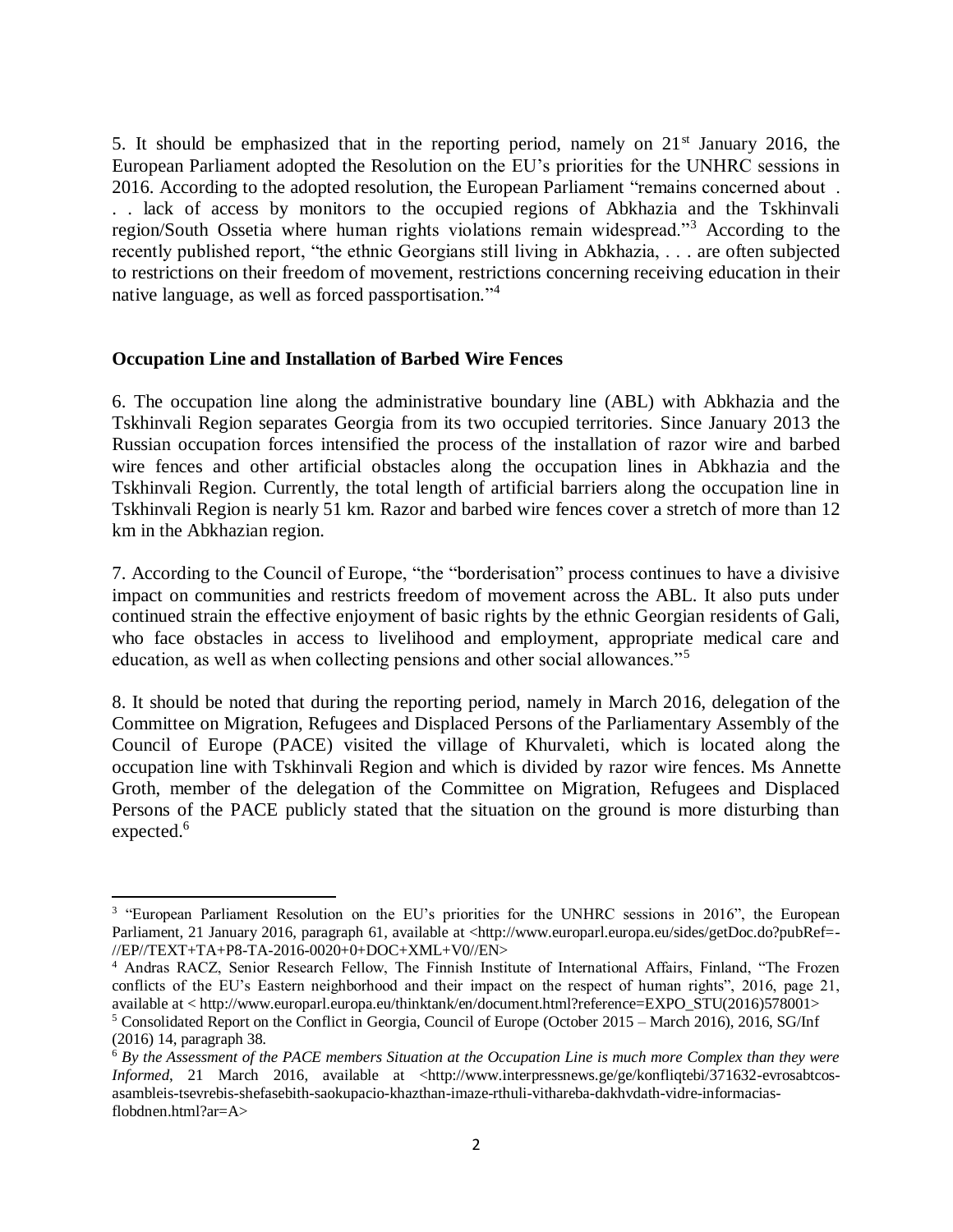#### **New so called "Laws"**

 $\overline{a}$ 

9. In the reporting period, namely on 1<sup>st</sup> February 2016, Mr Khajimba signed so called "law on legal status of foreign citizens in Abkhazia"7 and "law on entry and exit of Abkhazia"8 both "entering into force" on 1st April 2016. One of the leaders of the Sokhumi occupation regime declared that the adopted regulations aim to strengthen "border" and "migration" control due to the large number of "foreign citizens" residing in Abkhazia without control.<sup>9</sup>

10. In fact, so called "law on legal status of foreign citizens in Abkhazia" aims to qualify ethnic Georgians, living in the region of Abkhazia, into a category of "foreign citizens" and to discriminate against them in many ways. More specifically, "foreign citizen" is subject to different types of permits that would restrict enjoyment of human rights. For that purpose, so called "law" prescribes quite detailed and strict regulations. According to so called "law", the following categories of permits shall be issued to "foreign citizens": 1) entry permit; 2) temporary residence permit; 3) residence permit; and 4) work permit. Temporary residence permit can be obtained maximum for four years. Temporary residence is a necessary prerequisite for getting residence permit. There is a long list of requirements for different categories of foreigners for obtaining temporary residence. For example, in order to obtain temporary residence permit, an applicant will be required to submit medical certificate attesting absence of drug addiction, infectious diseases and HIV infection. Residence permit can be obtained maximum for five years. Two categories of foreigners are entitled to residence permit. The first category comprises foreign citizens married to "Abkhaz citizens". However, this category of foreigners at first must apply for temporary residence and only after an expiry of one year of temporary residence they can apply for residence permit. The second category comprises people without citizenship, born in the region of Abkhazia when it was part of the Soviet Union and permanently living there for at least ten years since April 1999. Before applying for residence permit, the second category of foreigners should live in the occupied Abkhazia for at least one year on the basis of temporary residence. All four categories of permits - entry permit, temporary residence permit, residence permit and work permit, will not be issued to an applicant which 1) is or was "against the independence and the sovereignty of Abkhazia"; 2) "poses threat to security of Abkhazia"; 3) participated in war against Abkhazia in 1992-1993 or assisted to those who participated in it. There are some other restrictions.<sup>10</sup> Therefore, it can be concluded that ethnic Georgians qualified into the category of "foreign citizens" will be subject to discrimination in

<sup>7</sup> *Raul Khajimba signed Law on "legal status of foreigners in Abkhazia*", "Apsnypress", 1 February 2016, available at < http://apsnypress.info/news/raul-khadzhimba-podpisal-zakon-o-pravovom-polozhenii-inostrannykh-grazhdan-vrespublike-abkhaziya/>

<sup>8</sup> *President signed Law on "on entry and exit of Abkhazia*", "Apsnypress", 1 February 2016, available at  $\langle$ http://apsnypress.info/news/prezident-podpisal-zakon-o-poryadke-vyezda-iz-respubliki-abkhaziya-i-vezda-v[respubliku-abkhaziya/>](http://apsnypress.info/news/prezident-podpisal-zakon-o-poryadke-vyezda-iz-respubliki-abkhaziya-i-vezda-v-respubliku-abkhaziya/)

<sup>&</sup>lt;sup>9</sup> Nationals of States recognized Abkhazia can enter it without visa from 1 April, "Tass", 11 February, 2016, available at [<http://tass.ru/mezhdunarodnaya-panorama/2659087>](http://tass.ru/mezhdunarodnaya-panorama/2659087); *Abkhazian visa: for and against*, "Sputnik-Abkhazia", 19 February, available at [<http://sputnik-abkhazia.ru/analytics/20160219/1017260879.html>](http://sputnik-abkhazia.ru/analytics/20160219/1017260879.html); *Abkhazia imposes visa Regime for Countries refusing to recognize its independence*, 15 February 2016, available at  $\langle$ http://www.messenger.com.ge/issues/3564\_february\_15\_2016/3564\_tatia.html>; Weekly press review on the human rights violations and current events in Abkhazia, prepared by the Justice Department of Georgia's Autonomous Republic of Abkhazia, between 8 February and 13 February 2016, p. 15.

<sup>10</sup> *Foreigners with HIV Infection and Drug Addictions were banned to live in Abkhazia*, "Apsny", 2 February 2016, available at <http://apsny.ru/news/?ID=20187&PAGEN\_1=20>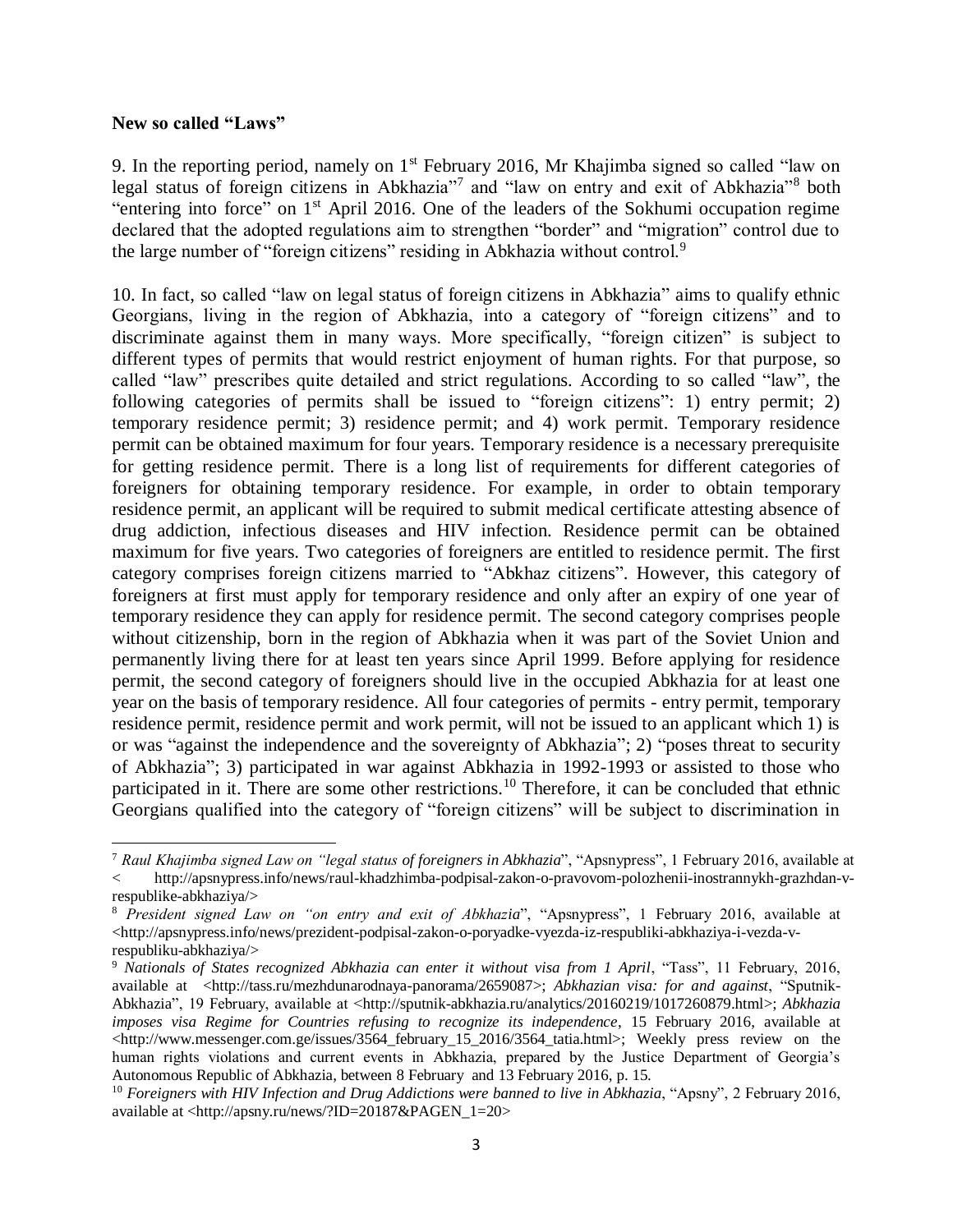terms of enjoyment of human rights such as freedom of movement, the right to property, labour rights etc. It should be underlined that the restriction on applying for residence permit concerns people without citizenship. Therefore, ethnic Georgians holding the Georgian citizenship will not be even able to apply for residence permits. It should be emphasized here that the restriction clause on all four categories of permits is very broad and vague since it contains such wording as "against independence" or "assisted to those who participated in war", etc.

11. According to the Council of Europe, "there appears to be considerable lack of clarity regarding the rights and protection afforded by the new *de facto* law to the holders of the new documents. It is unclear, for example, if and how the holders of residence permits, including the ethnic Georgians who opt for them, can buy and/or register property and land. . . Pending further clarifications, however, the concerned population is likely to remain in a state of limbo and vulnerability."<sup>11</sup> One of the leaders of the Sokhumi occupation regime admitted that "law indeed does not guarantee property rights for holders of residence permits".<sup>12</sup>

12. It has been stated by the representatives of the Sokhumi occupation regime that most ethnic Georgians living in Abkhazia, predominantly in Gali district, hold Georgian citizenship that qualifies them into the category of foreigners under the so called "law on legal status of foreign citizens in Abkhazia" and therefore puts limitation on their human rights including on the right to property.<sup>13</sup> In the reporting period, the process of population census in Gali district was underway, the process that is linked to the issuance of so called new "residence permits" to Gali residents which will entail limitations on their right to property.<sup>14</sup>

13. Similar document was adopted by the Tskhinvali occupation regime, namely so called "law on legal status of foreigners in the Republic of South Ossetia". According to the Council of Europe, "new regulations entered into force on 1 March raising serious questions on the already peripheral status and rights of the ethnic Georgian population of Akhalgori. Some major concerns are related to the potential negative impact for those considered as foreigners on property rights, freedom of movement, labour and voting rights while it remains unclear how its provisions will impact the right to education."<sup>15</sup>

14. By the adoption of so called "law on entry and exit of Abkhazia", the decision has been made to introduce visas for states a) not recognizing so called "independence of Abkhazia" and b) not having a "bilateral agreement" of visa free travel.<sup>16</sup> According to so called "law on entry and exit

 $\overline{a}$ <sup>11</sup> Consolidated Report on the Conflict in Georgia, Council of Europe (October 2015 – March 2016), 2016, SG/Inf (2016) 14, paragraph 46.

<sup>&</sup>lt;sup>12</sup> Consolidated Report on the Conflict in Georgia, Council of Europe (October 2015 – March 2016), 2016, SG/Inf (2016) 14, paragraph 46.

<sup>13</sup> *Breakaway Abkhaz Government to Introduce New Passports*, 8 February 2016, available at <http://georgiatoday.ge/news/2900/Breakaway-Abkhaz-Government-to-Introduce-New-Passports>

<sup>14</sup> *Hundreds of travelers from Gali to Zugdidi cannot go back*, "Livepress", 18 February 2016, available at <http://www.livepress.ge/ap/tag/article/1-news/13742-

galidanzugdidshichamosuliasobithmgzavriukanverbrundebaideo.html>; *Breakaway Abkhaz Government to Introduce New Passports*, 8 February 2016, available at <http://georgiatoday.ge/news/2900/Breakaway-Abkhaz-Government-to-Introduce-New-Passports>

<sup>15</sup> Consolidated Report on the Conflict in Georgia, Council of Europe (October 2015 – March 2016), 2016, SG/Inf (2016) 14, paragraph 61.

<sup>16</sup> *Abkhazia Introduces Visas for all States not recognizing its Independence*, 12 February 2016, available at <http://apsny.ru/news/?ID=20352&PAGEN\_1=15>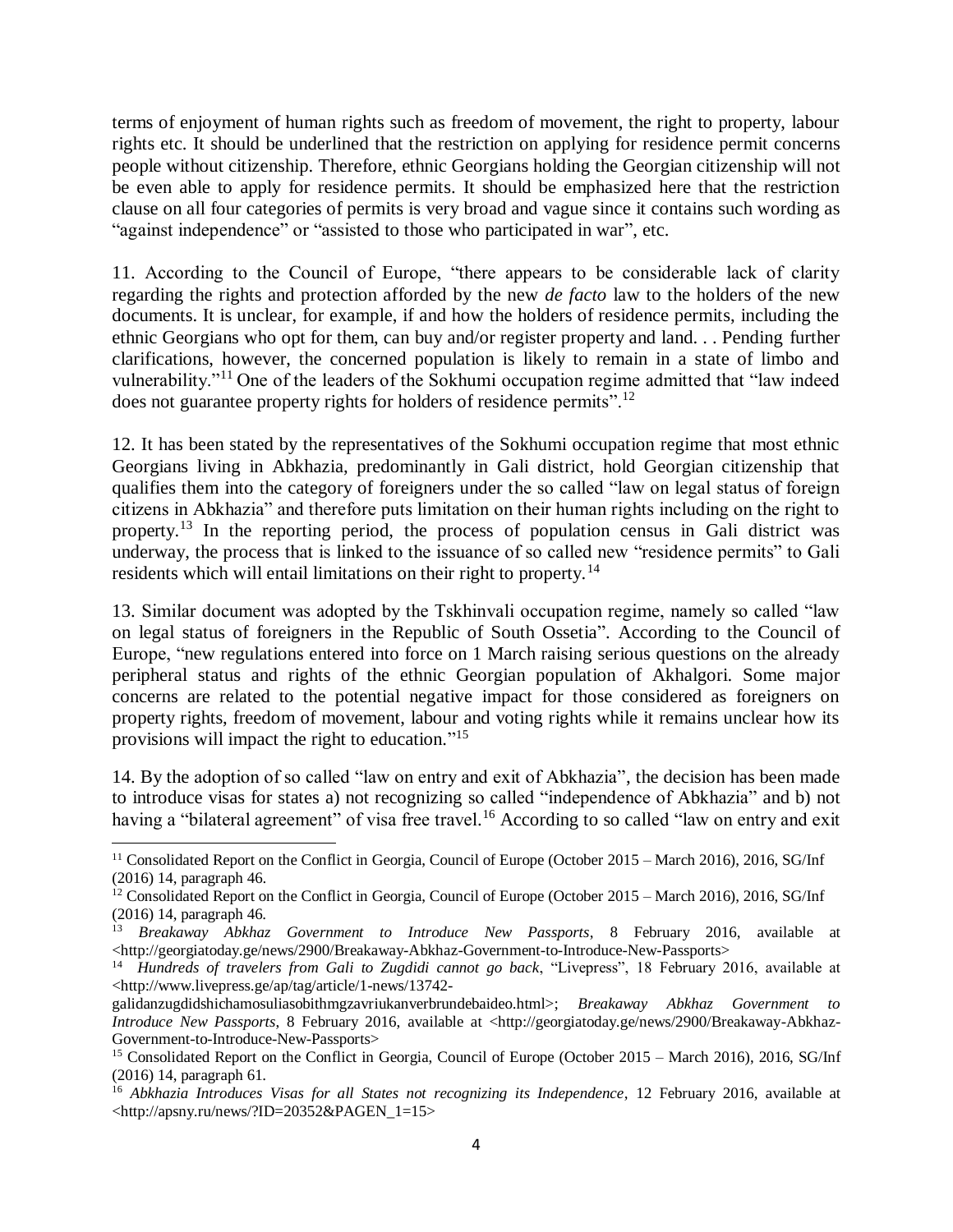of Abkhazia", only citizens of the Russian Federation, "Republic of South Ossetia", Republic of Nicaragua and Tuvalu can enter Abkhazia without visas. Under adopted regulations entering into force on 1<sup>st</sup> April 2016, any person can exit Abkhazia, however only so called "citizens of Abkhazia" can enter Abkhazia without additional formalities. In addition, a foreigner holding a residence permit can enter occupied Abkhazia without any additional document and he/she does not require visa. It should be noted that a foreign citizen or a person without citizenship can be expelled from the territory of occupied Abkhazia if that person poses a threat to defense and security or to public order. It should be emphasized that so called "law on entry and exit of Abkhazia" when operational, will create additional obstacles to representatives of international organizations leading to further isolation of the region.

15. Proceedings from the above it can be concluded that adoption of so called "laws" in many ways target the ethnic Georgian population living in the occupied territories. In occupied Abkhazia ethnic Georgians will be labeled "foreign citizens" and four types of permits will restrict their daily life activities. Ethnic Georgians holding Georgians citizens will be deprived possibility to obtain residence permits and restriction clause on all four categories of permits might be used to persecute ethnic Georgian families. Restrictions of the freedom of movement of ethnic Georgians living in occupied Abkhazia will become even stringent since ethnic Georgians not holding so called "Abkhaz citizenship" might be refused to cross the occupation line. These regulations will further deteriorate the existing grave situation: new restrictions will be imposed on the freedom of movement, the right to property and labour rights. The Ministry of Foreign Affairs of Georgia expresses its serious concern on the adoption of new discriminatory regulations for ethnic Georgians living in the occupied regions of Georgia. There is threat that this so called "laws" can become ground for another wave of ethnic cleansing.

#### **New Wave of so called "Passportisation"**

16. The adoption of the above-mentioned so called "laws" by the occupation regimes of Sokhumi and Tskhinvali is directly linked to the new illegal wave of "passportization" in the occupied territories.

17. As for the Abkhazian region, during the reporting period a process of so called "passportisation" was underway in the occupied Abkhazia. The above process implies procession of 300 thousand new documents - 250 thousand so called "passports" and 50 thousand so called "residence permits". All 300 000 documents were processed in the Russian Federation by "Goznak"<sup>17</sup> and their distribution is planned by May 2016. It has been stated that those residents of Abkhazia that are not citizens of Georgia, will be eligible to obtain so called "Abkhazian passports". It should be recalled here that in 2014, so called "parliament" of the Sokhumi occupation regime adopted so called "decree" by which it annulled so called "Abkhaz passports" of around 25 000 ethnic Georgians living in Abkhazia, predominantly in Gali district.<sup>18</sup> The Sokhumi occupation regime "continued suspending the issuance of "passports" to residents of

 $\overline{a}$ <sup>17</sup> *The Issue of Passportization is almost Over*, "Apsnypress", 5 February 2016, available at < http://www.apsnypress.info/news/adzynba-vopros-pasportizatsii-prakticheski-zavershen/>

<sup>18</sup> *The Realm of the Possible - Finding ways forward in the Georgian-Abkhaz context: People in the Gal/I region,* Conciliation Resources, July 2015, pages 4 and 5. Available at < http://www.c-r.org/downloads/CR\_The-Realm-ofthe-possible\_Gal-i\_43\_webEn.pdf >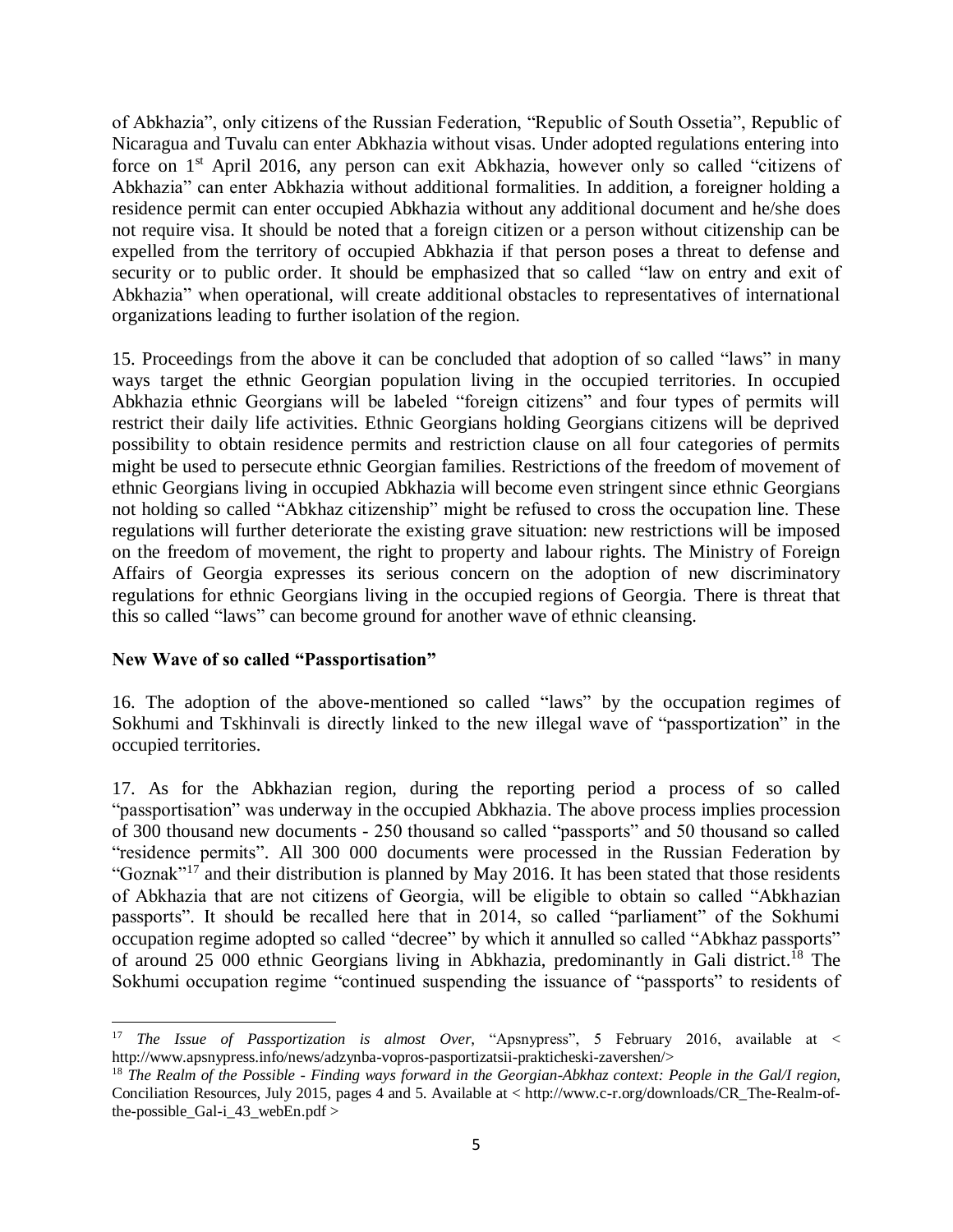the Gali district, citing the need to investigate improper passport issuances to residents who possess Georgian citizenship." <sup>19</sup> It has been argued that "UNHCR reported a widening documentation gap, noting that fewer Gali residents held valid documents due to expiration and nonissuance of documentation recognized" by the Sokhumi occupation regime.<sup>20</sup> The purpose of so called "passportisation" is to classify the population into categories of "citizens of Abkhazia" and "foreign citizens". Nowadays it has become evident that "Abkhaz passports" of 25 000 ethnic Georgians were cancelled in order to give to ethnic Georgians the status of "foreign citizens" that implies lots of restrictions on their human rights.

18. As for occupied Tskhinvali region, it should be noted that in June 2015, the Tskhinvali occupation regime began accepting applications for so called "South Ossetian passports," which required individuals renounce their Georgian citizenship.<sup>21</sup> Ethnic Georgians in the occupied Tskhinvali Region were forced to accept so called "South Ossetian passports" and "South Ossetian Citizenship".<sup>22</sup>

19. Undoubtedly, this so called "passportisation" in the occupied Abkhazia and the Tskhinvali region may result in a situation where individuals, not eligible to so called new "passports" or so called new "residence permits", face more complications regarding the right to property and the freedom of movement across the occupation line. Ethnic Georgians residing in the occupied region of Abkhazia and Tskhinvali have all grounds to be concerned about such perspective; status of a "foreigner" can at least restrict their right to property and deteriorate prospects of movement across the occupation line and, in the worst case, become ground for another wave of ethnic cleansing.

## **II. Freedom from Torture and Ill-treatment**

 $\overline{\phantom{a}}$ 

20. The practice of torture and ill-treatment in the occupied regions of Georgia remains an issue of concern that has been attested by the various sources made available in the reporting period. For example, recently published U.S. Department of State's Country Reports on Human Rights Practices for 2015 states that: "Individuals detained in Russian-occupied South Ossetia who later returned to undisputed Georgian territory reported incidents of mistreatment and abuse in Ossetian detention centers. Mistreatment included inflicting cigarette burns and beatings."<sup>23</sup>

21. According to the information disseminated on  $12<sup>th</sup>$  January 2016, detainees in pre-trial detention center of Sokhumi staged a protest against ill-treatment. According to the source, detention conditions are poor in pre-trial detention center of Sokhumi and human rights of detainees are violated by the administration of the establishment. Moreover, among detainees

<sup>19</sup> *Georgia 2015 Human Rights Report*, U.S. Department of State, published in 2016. Available at [<http://www.state.gov/documents/organization/253061.pdf>](http://www.state.gov/documents/organization/253061.pdf), page 27. <sup>20</sup> *Georgia 2015 Human Rights Report*, U.S. Department of State, published in 2016. Available at [<http://www.state.gov/documents/organization/253061.pdf>](http://www.state.gov/documents/organization/253061.pdf), page 27. <sup>21</sup> *Georgia 2015 Human Rights Report*, U.S. Department of State, published in 2016. Available at [<http://www.state.gov/documents/organization/253061.pdf>](http://www.state.gov/documents/organization/253061.pdf), page 27. <sup>22</sup> *Georgia 2015 Human Rights Report*, U.S. Department of State, published in 2016. Available at [<http://www.state.gov/documents/organization/253061.pdf>](http://www.state.gov/documents/organization/253061.pdf), page 32. <sup>23</sup> *Georgia 2015 Human Rights Report*, U.S. Department of State, published in 2016. Available at

[<sup>&</sup>lt;http://www.state.gov/documents/organization/253061.pdf>](http://www.state.gov/documents/organization/253061.pdf), page 6.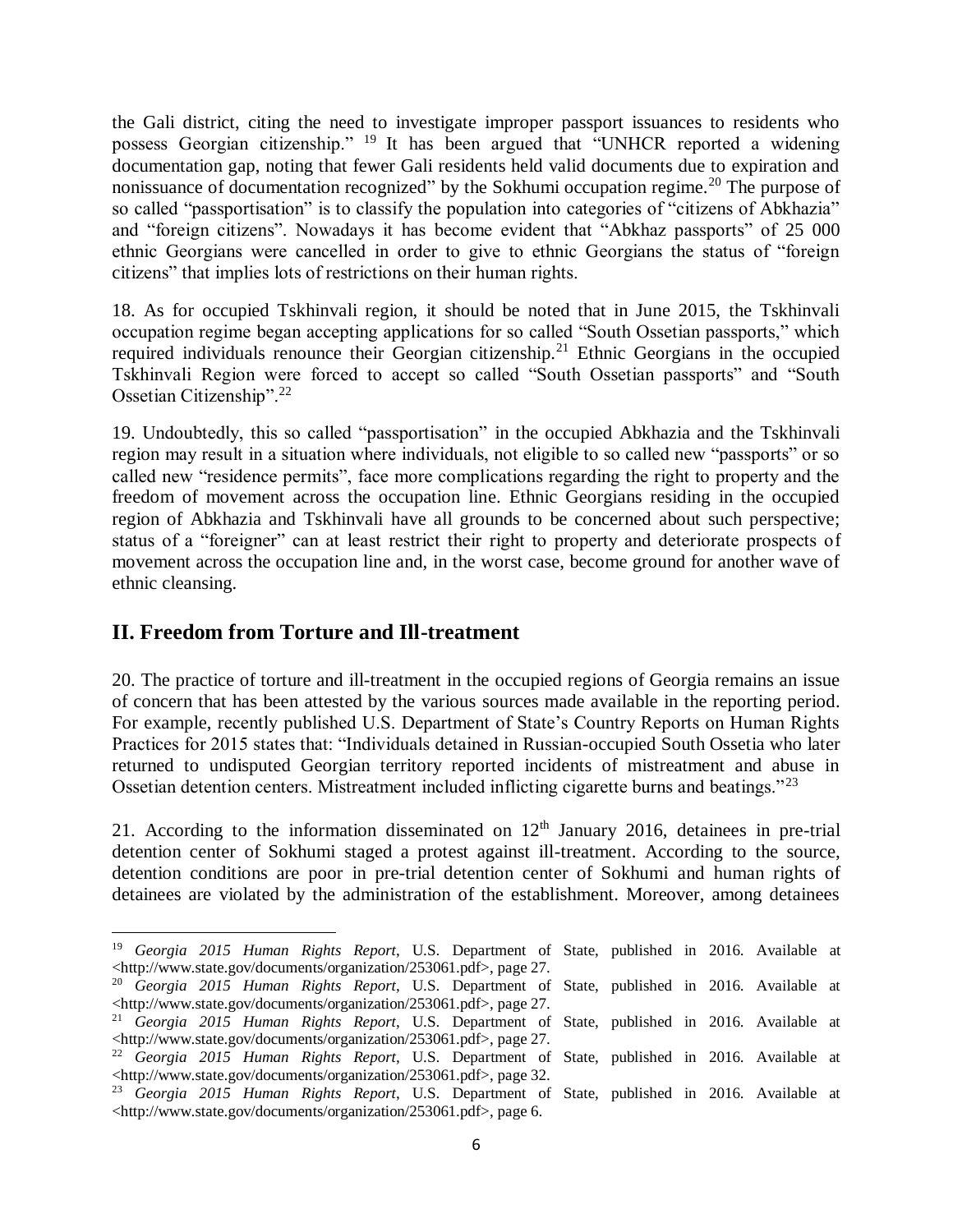there are categories of people that require immediate medical assistance and psychiatric treatment however their special needs are neglected. According to the same source, employees of the establishment offend detainees and aggravate the existing tense situation.<sup>24</sup>

22. It is commendable that on  $10<sup>th</sup>$  March 2016, 14 Georgian citizens illegally imprisoned in the Abkhazian region (8 people) and the Tskhinvali Region (6 people), were released and exchanged for 4 people from Tskhinvali region which were convicted on the territory controlled by the central authorities of Georgia. However, it should be noted that on  $18<sup>th</sup>$  March 2016, one of the former prisoners released gave interview and spoke in detail about several years spent in the captivity in the Abkhazian region. According to him, he was subject to regular and extreme torture and ill-treatment while imprisoned. He also spoke about torture and ill-treatment of other prisoners.<sup>25</sup>

23. On 20<sup>th</sup> March 2016, in the village of Meore Otobia, Gali district, the Russian FSB officers detained a woman with mental disorder. The woman had undergone medical treatment in psychiatric hospital before the detention took place. The villagers submitted certificate attesting detainee's mental disorder, however the Russian FSB officers refused to release her from the military base detention. The whole village has a feeling of the protest against her detention.<sup>26</sup> It should be emphasized that detention of a person with mental disorders in a detention centre without appropriate medical treatment of health problems of a detainee can easily amount to illtreatment.<sup>27</sup>

## **III. Arbitrary Detention**

 $\overline{a}$ 

24. The Russian FSB officers regularly carry out arbitrary detention for so called "illegal border crossing" along the occupation lines with Abkhazia and Tskhinvali regions. In most cases detention is followed by fines and later release, however repeated "violations" may result in "criminal proceedings".<sup>28</sup> Detention period can last several days or several months, in some cases several years.

25. On 4<sup>th</sup> and 5<sup>th</sup> January 2016, a resident of the village of Bershueti, Gori district and a resident of Tbilisi were detained by the Russian FSB officers for so called "illegal border crossing".<sup>29</sup> On 4<sup>th</sup> January 2016, two residents of the village of Bershueti, Gori district were detained by eight

<sup>&</sup>lt;sup>24</sup> *Detainees in Pre-Trial Detention Center of Sokhumi staged a Protest*. "Sputnik-Abkhazia", 12 January 2016. Available at <http://sputnik-abkhazia.ru/Abkhazia/20160112/1016866357.html>

*<sup>25</sup> Our Fingers were connected to electric Supply: Interview with Released Prisoners from Abkhazian Prison.*  "Ambebi", 18 March 2016. Available at <http://gza.ambebi.ge/life/sazogadoeba/3166-qthithze-dens-gvierthebdnenda-haershi-magdebda-skamianadq-interviu-afkhazethis-cikhidan-gathavisuflebul-patimrebthan.html>

<sup>26</sup> *Exclusive: Russian Occupants Detained a Woman with Mental Disorder in the Village of Meore Otobaia*, "Timer", 20 March 2016, available at < http://www.timer.ge/rusma-okupantebma-sopel-meore-otobaiashi-psiqiuradavadmkhopi-qali-daakaves/>

<sup>27</sup> For example, *Factsheet: Detention and mental health*, the European Court of Human Rights, 2016, available at <http://www.echr.coe.int/Documents/FS\_Detention\_mental\_health\_ENG.pdf>

<sup>&</sup>lt;sup>28</sup> Consolidated Report on the Conflict in Georgia, Council of Europe (October 2015 – March 2016), 2016, SG/Inf (2016) 14, paragraph 60.

<sup>&</sup>lt;sup>29</sup> On New Year Holiday Border Guards datelined two Violators of Border, "Sputnik-Ossetia", 11 January 2016, available at <http://sputnik-ossetia.ru/South\_Ossetia/20160111/1118068.html>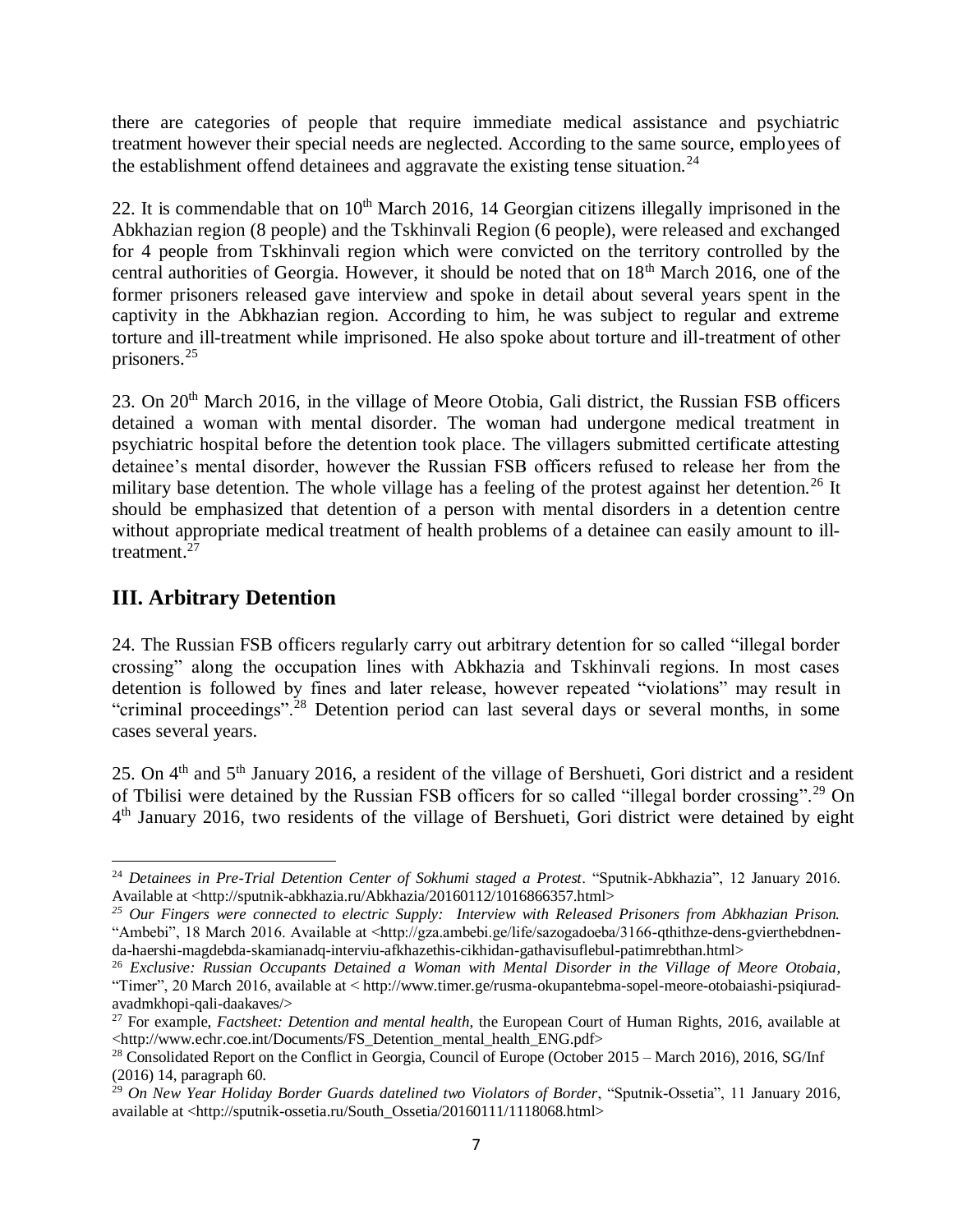Russian FSB officers when they were entering the local church for religious ritual. One of the detainees managed to escape the Russian FSB officers and one detainee was transported by the Russian FSB officers to the direction of Tskhinvali. According to the representative of Gori municipality, the church is located on the territory controlled by the central government of Georgia and detainees therefore had not crossed the occupation line; the church is a venue for various religious events for residents of the village of Bershueti.<sup>30</sup> It should be noted that the detainee, which was transported to Tskhinvali, was released only after one week of detention and as a result of payment of fine.<sup>31</sup>

26. On 18th January 2016, a resident of the village of Kere, located nearby of the occupation line with Tskhinvali region was detained by the Russian FSB officers for so called "illegal border crossing". According to residents of the village, the detained person went for hunting in the surroundings of the village, but he did not cross the occupation line.<sup>32</sup>

27. On 28th January 2016, a resident of the village of Zerti, Gori district was detained by the Russian FSB officers for so called "illegal border crossing" along the occupation line with Tskhinvali region.<sup>33</sup>

28. On  $8<sup>th</sup>$  and  $9<sup>th</sup>$  March 2016, a resident of the village of Zardiantkari, Gori district and a resident of the village of Kirbali, Gori district were detained detained by the Russian FSB officers for so called "illegal border crossing".<sup>34</sup>

29. On 23rd March 2016, a resident of the town of Gori was detained by the Russian FSB officers for so called "illegal border crossing" along the occupation line with Tskinvali region.<sup>35</sup>

## **IV. Freedom of Movement**

30. Restrictions on freedom of movement remains issue of concern that has been attested by the various sources made available in the reporting period. For example, recently published report of

 $\overline{\phantom{a}}$ <sup>30</sup> *So called Border Guards Abducted one Resident from Village of Bershueti*, 4 January 2016, available at  $\langle$ http://www.interpressnews.ge/ge/konfliqtebi/361026-ets-mesazghvreebma-sofel-bershuethidan-erthi-pirigaitaces.html?ar= $A>$ <sup>31</sup>

<sup>31</sup> *Abducted by Occupants was Released, 13 January 2016*, available at <http://kvira.ge/%E1%83%9D%E1%83%99%E1%83%A3%E1%83%9E%E1%83%90%E1%83%9C%E1%83%A2 %E1%83%94%E1%83%91%E1%83%98%E1%83%A1-%E1%83%9B%E1%83%98%E1%83%94%E1%83%A0- %E1%83%92%E1%83%90%E1%83%A2%E1%83%90%E1%83%AA%E1%83%94-2/>

<sup>32</sup> *Militaries Detained a 23 Years old Man near the Village of Kere*, 19 February 2016, available at <http://kvira.ge/%E1%83%A1%E1%83%9D%E1%83%A4%E1%83%94%E1%83%9A-

<sup>%</sup>E1%83%A5%E1%83%94%E1%83%A0%E1%83%94%E1%83%A1%E1%83%97%E1%83%90%E1%83%9C- %E1%83%A8%E1%83%94%E1%83%98%E1%83%90%E1%83%A0%E1%83%90%E1%83%A6%E1%83%94% E1%83%91/>

<sup>33</sup> *Georgian National Detained in South Ossetia for Border Crossing*, "Sputnik-Ossetia", 28 January 2016, available at <http://sputnik-ossetia.ru/South\_Ossetia/20160128/1213087.html>

<sup>34</sup> *Two Citizens of Georgia were detained by so called Border Guards*, 11 March 2016, available at  $\langle$ http://medianews.ge/ge/etssamkhretosetismesazghvreebmasaqartvelosorimoqalaqedaakaves/122545>

<sup>35</sup> *So called Border Guards Detained a Citizen of Georgia at the Occupation Line*, 24 march 2016, Available at <http://medianews.ge/ge/saokupatsiosazghvartanetsmesazghveebmasaqartvelosmoqalaqedaakaves/123435>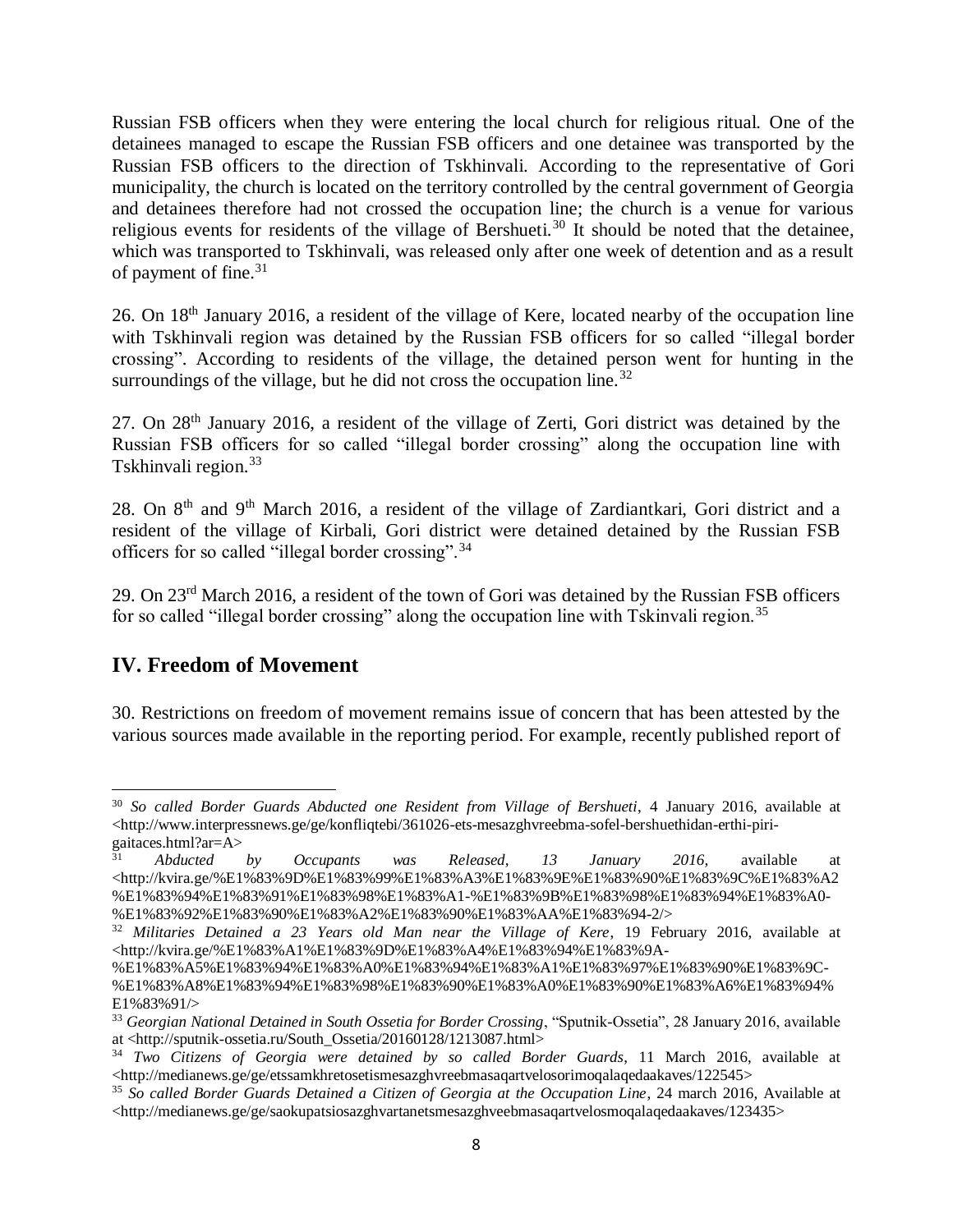the Amnesty International states "movement in and out of the breakaway territories Abkhazia and South Ossetia remained restricted".<sup>36</sup>

31. In the reporting period, decision was made to reduce the number of crossing points along the occupation line with Abkhazia. Namely, in January 2016, Mr Khajimba instructed to reduce the number of the operating crossing points along the occupation line with Abkhazia.<sup>37</sup> On  $17<sup>th</sup>$ March 2016, decision was made to close two from six crossing points along the occupation line with Abkhazia: "Tagiloni" crossing point will be closed completely and "Lekukhona" crossing point will be closed for pedestrians only.<sup>38</sup> Closure of two crossing points will mean 20-25 kilometers additional travel for some villagers of Gali district in order to cross the occupation  $line<sup>39</sup>$ 

32. It is impossible to cross "Enguri" crossing point along the Abkhazian occupation line with Georgian passport. If you have a Georgian citizenship, there is a need to have special permit issued by so called "State Security Service of Abkhazia" in order to cross the occupation line.<sup>40</sup> It should be noted that individuals holding Russian Federation passports or so called "Abkhazian passports" can cross the occupation line along Abkhazia without a special permit.<sup>41</sup>

33. According to the Council of Europe, "in early 2016, local residents complained about restrictions on ABL-crossings related to attendance of funerals in Akhalgori. More generally, it appears that persisting unclear rules and instructions create a situation of arbitrariness, which negatively affects freedom of movement."<sup>42</sup>

34. On 17th February 2016, Mr Kęstutis Jankauskas, Head of EUMM Georgia, spoke at the meeting of Subcommittee on Security and Defense of the European Parliament. According to Mr Kęstutis Jankauskas, "Freedom of movement is a paramount issue, as many people (have to)

 $\overline{a}$ <sup>36</sup> Georgia 2015/2016, Amnesty International, available at [<https://www.amnesty.org/EN/COUNTRIES/EUROPE-](https://www.amnesty.org/EN/COUNTRIES/EUROPE-AND-CENTRAL-ASIA/GEORGIA/REPORT-GEORGIA/)[AND-CENTRAL-ASIA/GEORGIA/REPORT-GEORGIA/>](https://www.amnesty.org/EN/COUNTRIES/EUROPE-AND-CENTRAL-ASIA/GEORGIA/REPORT-GEORGIA/)

<sup>37</sup> *De Facto Government amended the Law on VAT*, 26 January 2016, available at  $\langle$ http://www.livepress.ge/ka/akhali-ambebi/article/13449-de-faqto-mthavrobam-dghg-s-shesakheb-kanonshicvlilebebi-sheitana.html>

<sup>38</sup> *The Number of Crossing Points along the Georgian-Abkhazian Border will be Reduced,* "Sputnik-Abkhazia", 17 March 2016, available at <http://sputnik-abkhazia.ru/Abkhazia/20160317/1017555465.html>; *The Number of Crossing Points along the Georgian-Abkhazian Border will be Reduced,* 17 March 2016, available at <http://www.apsnypress.info/news/na-abkhazo-gruzinskoy-granitse-sokratitsya-kolichestvo-punktov-propuska/>

<sup>&</sup>lt;sup>39</sup> Gali residents call on de facto Authorities not to abolish Crossing Points, "Livepress", 18 March 2016, available at at the state of the state of the state of the state  $\langle \text{http://www.livepress.get/ka/politika/article/14088} \rangle$ galelebimoutsodebendefaqtomthavrobasardaushvasgamshvebipunqtebisgauqmeba.html>

<sup>&</sup>lt;sup>40</sup> It is impossible to cross the Enguri checkpoint with Georgian passport, "Front News", 15 February 2016, available at the at  $\mu$  at the  $\mu$  -http://www.frontnews.ge/ge/news/95028-%E1%83%A8%E1%83%94%E1%83%A3%E1%83%AB%E1%83%9A%E1%83%94%E1%83%91%E1%83%94% E1%83%9A%E1%83%98%E1%83%90-

<sup>%</sup>E1%83%A5%E1%83%90%E1%83%A0%E1%83%97%E1%83%A3%E1%83%9A%E1%83%98-

<sup>%</sup>E1%83%9E%E1%83%90%E1%83%A1%E1%83%9E%E1%83%9D%E1%83%A0>

<sup>41</sup> *Hundreds of travelers from Gali to Zugdidi cannot go back*, "Livepress", 18 February 2016, available at <http://www.livepress.ge/ap/tag/article/1-news/13742-

galidanzugdidshichamosuliasobithmgzavriukanverbrundebaideo.html>

 $42$  Consolidated Report on the Conflict in Georgia, Council of Europe (October 2015 – March 2016), 2016, SG/Inf (2016) 14, paragraph 59.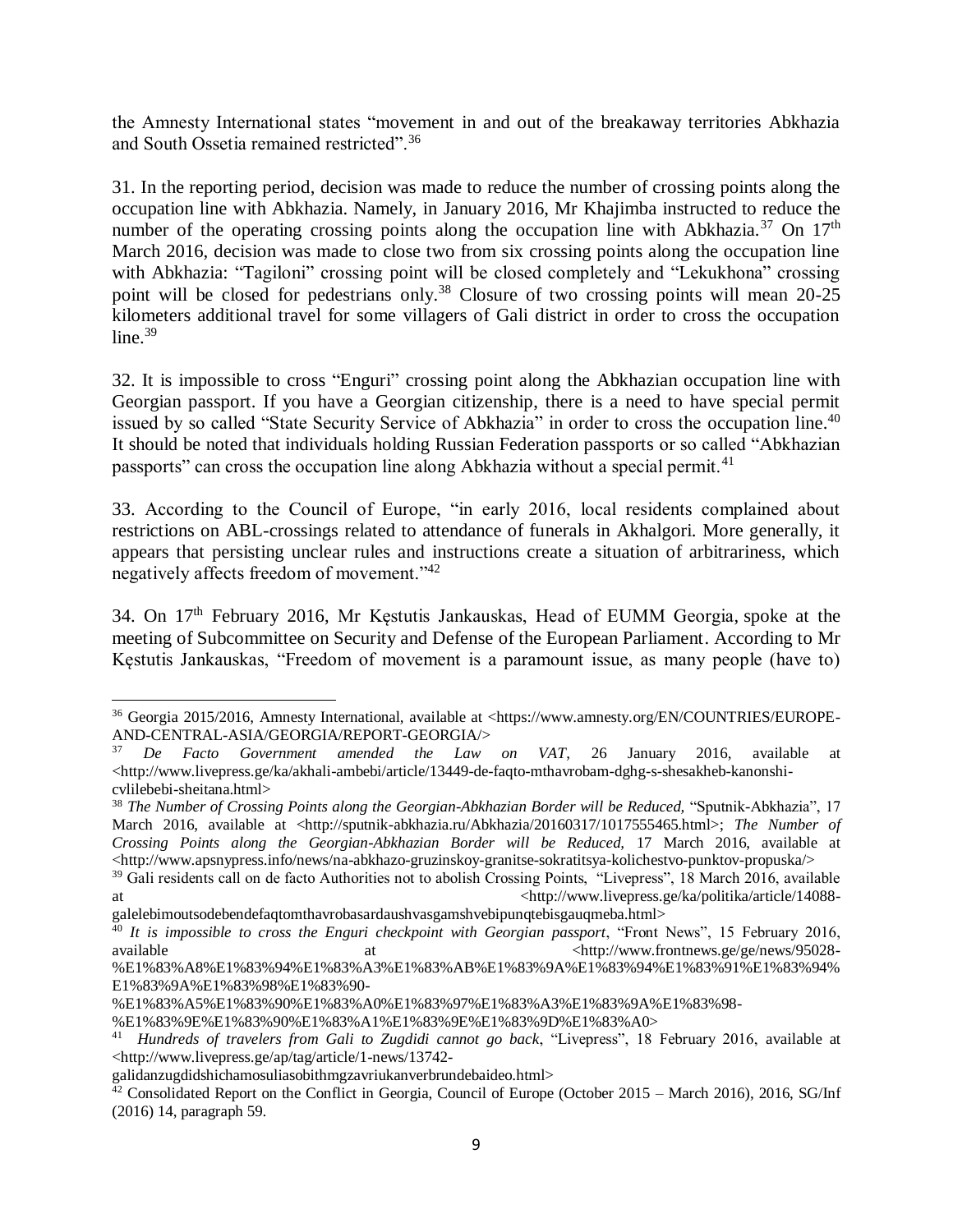cross for different reasons, and doing this became more difficult each year we remained there. Crossing people face military personnel each day, risk detention, and technology is increasingly used to screen people. . . Uncertainty for documents on the boundary line remains an issue, and also Abkhazia new de facto law on starting on 1 April on visas. . . . South Ossetia has only one crossing point, and only people that chose to live there, and are given special permits, are crossing. These permits are still accepted, but there is uncertainty regarding how long they will be valid; all other people are severely limited. Abkhazia: people affected in Gali district mainly, but not everyone possess accepted documents, so who crosses risks to be stopped/rejected while who crosses in non-official crossing points can be detained or risk for the paths e.g. drowning in the river like a woman weeks ago. It is difficult to visit graveyards, especially on Easter when is traditional to do so, hence laws preventing people to cross have great impact, and may prevent people to exercise their religious rights, vote or access their property."<sup>43</sup>

## **V. Right to Property**

35. Violations of the right to property occur systematically in the occupied regions of Georgia attested by the various sources made available in the reporting period. It should be noted that according to recently published U.S. Department of State's Country Reports on Human Rights Practices for 2015, in Abkhazia so called "legal system" prohibits property claims by ethnic Georgians who left Abkhazia before, during, or after the 1992-93 war, thereby depriving all IDPs of their property rights in Abkhazia. The Sokhumi occupation regime prevented IDPs living elsewhere in Georgia from reclaiming homes in Abkhazia, based on a so called "law" of 2008 that expropriated all "abandoned property" from the 1992-93 war. By so called "decree" of 2010, the Tskhinvali occupation regime invalidated all real estate documents issued by the Georgian government between 1991 and 2008 relating to property in the Akhalgori region. This so called "decree" also declared that all property in Akhalgori belongs to the Tskhinvali occupation regime until a "citizen's" right to that property is established in accordance with the so called "legislation", effectively stripping ethnic Georgians displaced in 2008 of their property rights in the region. $44$ 

36. In the reporting period, namely in March 2016, the Russian occupying forces started a road construction on the territory belonging to residents of the village of Jariasheni, Gori district. The village of Jariasheni is located on the territory adjacent to the occupied Tskhinvali Region. The road construction works were carried out by the Russian occupying forces in the gardens and the agricultural plots of land which are in private possession of 32 families of the villagers of Jariasheni. During the road construction fruit trees were demolished in the gardens of the villagers. The Russian occupying forces warned owners of the gardens and agricultural plots of land not to

 $\overline{a}$ <sup>43</sup> Subcommittee on Security and Defense of the European Parliament, agenda item - "EU Monitoring Mission in Georgia: state of play and future perspectives Exchange of views with: - Kenneth Deane, Director of the EU Civilian Planning and Conduct Capability, EEAS - Kęstutis Jankauskas, Head of Mission of EUMM Georgia - Natalie Sabanadze, Ambassador of Georgia to the EU." the European Parliament, 17 February 2016, available at <http://www.europarl.europa.eu/ep-live/en/committees/video?event=20160217-0900-COMMITTEE-SEDE>

<sup>44</sup> *Georgia 2015 Human Rights Report*, U.S. Department of State, published in 2016. Available at [<http://www.state.gov/documents/organization/253061.pdf>](http://www.state.gov/documents/organization/253061.pdf), pages 19 and 28.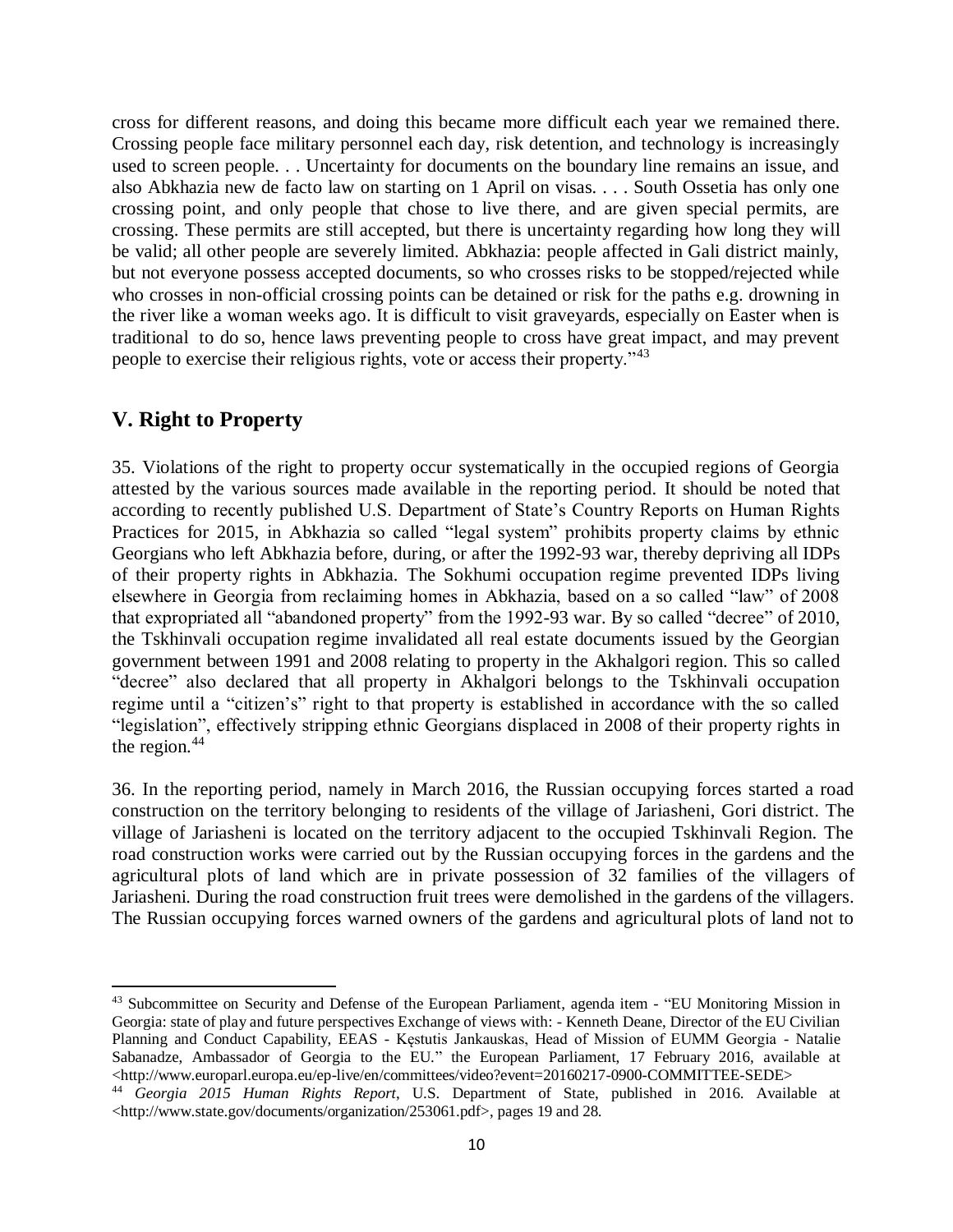approach their land properties.<sup>45</sup> According to the Council of Europe, "as a result, the local households reportedly had their lands bisected or fully lost access to them. . . At the time of the delegation's visit, no compensation had been reportedly received by these families.<sup>46</sup>

37. On 26th February 2016, the Russian FSB officers on the occupation line stopped the bus travelling to the direction of Zugdidi, located on the territory controlled by the central government of Georgia. The Russian FSB officers identified 21 ethnic Georgian passengers of the bus and detained all of them in special detention centre. The Russian FSB officers seized from 21 ethnic Georgian passengers the agricultural products that were transported by them for sale in Zugdidi market. Moreover, the Russian FSB officers seized personal golden jewelry from one of the detained passenger and strictly warned that person not to disclose information on the above fact. 47

38. It should be noted that during the reporting period information was disseminated in media on planned forceful eviction from their homes by occupation regime of ethnic Ossetians residing in the occupied Tskhinvali region nearby the occupation line for security grounds.<sup>48</sup> This information caused serious discontent of the local population.<sup>49</sup> People living in the occupied villages nearby the occupation line along the Tskhinvali region are worried that they will eventually face the eviction.<sup>50</sup>

39. According to the information disseminated in the beginning of March 2016, residents of the villages adjacent to the occupied Tskhinvali Region will require special permits issued by so called border guards of the occupation regime and allowing them to carry out agricultural works in their plots of land. 51

 $\overline{\phantom{a}}$ 

<sup>45</sup> *Jariasheni*, 18 March 2016, available at [<http://1tv.ge/ge/videos/view/160621/588.html>](http://1tv.ge/ge/videos/view/160621/588.html); *Village of Jariasheni of Gori District has become a new Target of Occupants*, 15 march 2016, available at [<http://www.damoukidebloba.com/c/news/jariasheni\\_okupacia\\_ruseti>](http://www.damoukidebloba.com/c/news/jariasheni_okupacia_ruseti); *What is happening in Jariasheni*?, 13March 2016, available at the state at the state at the state at the state  $\langle \text{http://kvira.ge/%E1%83%AO/8E1%83%90} \rangle$ %E1%83%AE%E1%83%93%E1%83%94%E1%83%91%E1%83%90-

<sup>%</sup>E1%83%AF%E1%83%90%E1%83%A0%E1%83%98%E1%83%90%E1%83%A8%E1%83%94%E1%83%9C% E1%83%A8%E1%83%98-%E1%83%A2%E1%83%A0%E1%83%90%E1%83%9C/>

<sup>46</sup> Consolidated Report on the Conflict in Georgia, Council of Europe (October 2015 – March 2016), 2016, SG/Inf (2016) 14, paragraph 57.

<sup>47</sup> *Russian Occupants detained 21 Georgians*, "Newposts", 26 February, 2016, available at < http://www.newposts.ge/?l=G&id=100698-

<sup>%</sup>E1%83%9D%E1%83%99%E1%83%A3%E1%83%9E%E1%83%90%E1%83%9C%E1%83%A2%E1%83%94% E1%83%91%E1%83%98,%20%E1%83%93%E1%83%90%E1%83%99%E1%83%90%E1%83%95%E1%83%94 %E1%83%91%E1%83%90>

<sup>48</sup> *Residents to be Evicted from Contact Line, Says s. Ossetia's Media*, 16 February 2016, available at  $\lt$ http://georgiatoday.ge/news/2987/Residents-to-be-Evicted-from-Contact-Line%2C-Says-S.-Ossetia%E2%80%99s-Medi>:

<sup>49</sup> *Ossetians living at the Administrative Line can be Deported*, 16 February 2016, available at  $\langle$ http://www.ambebi.ge/conflicts/155472-administraciul-sazghvarthan-mckhovrebi-osebi-shesadzloagaasakhlon.html>

<sup>50</sup> *South Ossetians Now Need KGB Permit to Visit Friends, Family Near Georgian-Controlled Territory*, 17 February 2017, available at <http://www.eurasianet.org/node/77371>

<sup>51</sup> Available at <http://kvira.ge/%E1%83%94-%E1%83%AC- %E1%83%A1%E1%83%90%E1%83%9B%E1%83%AE%E1%83%A0%E1%83%94%E1%83%97-

<sup>%</sup>E1%83%9D%E1%83%A1%E1%83%94%E1%83%97%E1%83%A8%E1%83%98-

<sup>%</sup>E1%83%A1%E1%83%90%E1%83%96%E1%83%A6%E1%83%95/>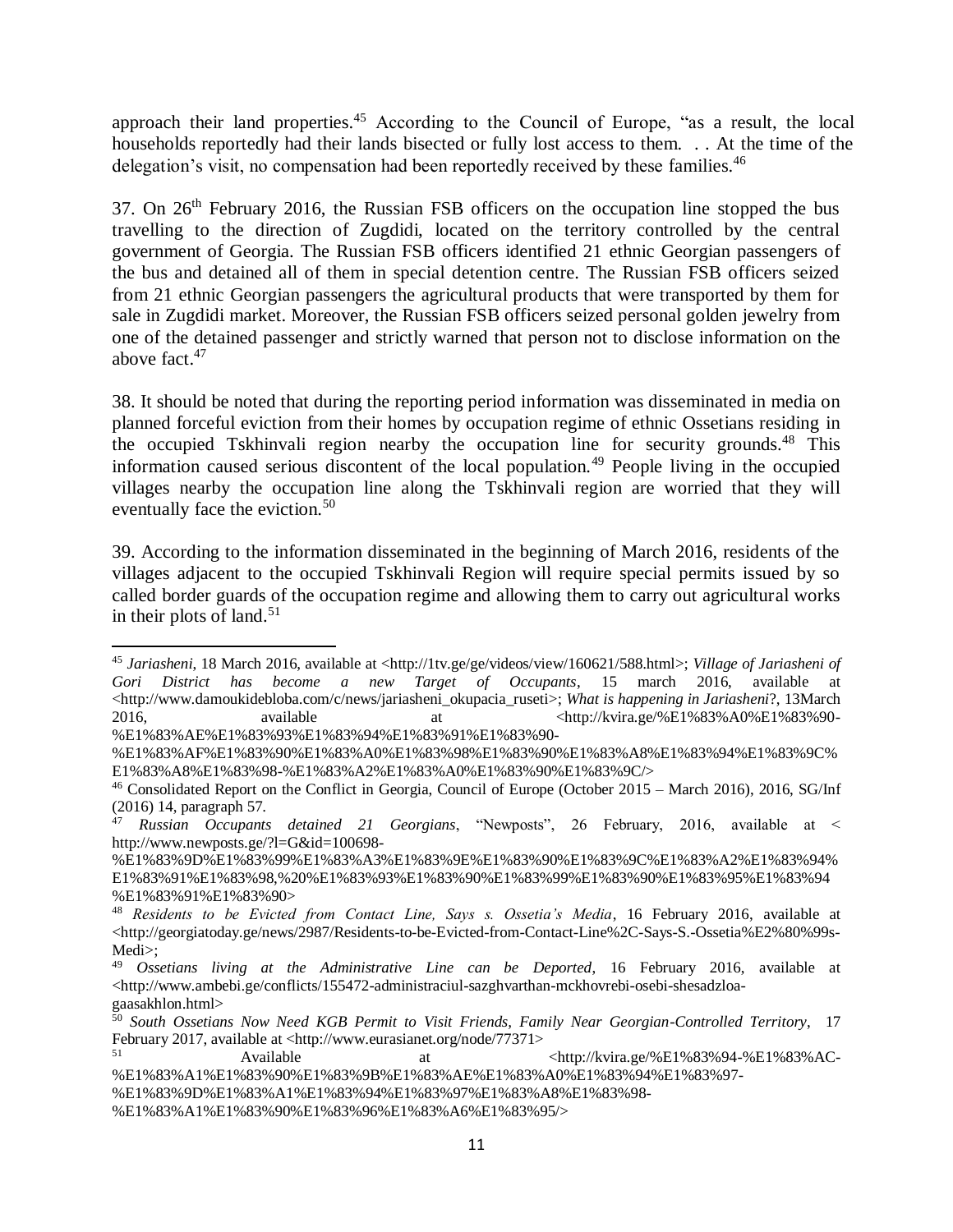40. According to the recently published report, "the limited access to justice also affects Russian victims of human rights violations. Since 2010 there have been cases where Abkhazian authorities have confiscated the homes of ethnic Russians (International Crisis Group, 2010: 13) who could not do much to retaliate due to the deficiencies (International Crisis Group, 2013: 9) in the legal system (MKRU, 2010). The same is true for those Russian citizens who lost their homes in the 1992-1993 war. Despite the huge number of claims, there is only very limited progress in terms of restitution (International Crisis Group, 2013: 9-10)." 52

## **VI. Right to Education in the Native Language**

 $\overline{a}$ 

41. In the Gali district there are 31 schools.<sup>53</sup> From 31 schools only 11 schools, all of which are in "lower zone" of Gali district, had the status of Georgian schools until the end of the academic year  $2014-2015$  and subjects were taught in the Georgian language.<sup>54</sup> However, from the beginning of September of the academic year 2015-2016, drastic changes were made in the curriculum of these 11 schools in "lower zone" of Gali district, namely at present all subjects are taught in the Russian language in the first four grade classes i.e. in first grade, second grade, third grade and fourth grade classes.<sup>55</sup> According to the observation of the Council of Europe, "Abkhaz media have reported that the full transition to Russian language of remaining grades is planned to be implemented in the course of the next two or three years."<sup>56</sup>

42. There are cases when so called "governmental officials", sometimes armed, enter these schools in Gali district in order to double check whether the language of instruction is Russian or Georgian; bags of schoolchildren are forcefully checked to avoid the Georgian language materials

<sup>52</sup> Andras RACZ, Senior Research Fellow, The Finnish Institute of International Affairs, Finland, "The Frozen conflicts of the EU's Eastern neighborhood and their impact on the respect of human rights", 2016, page 21, available at < http://www.europarl.europa.eu/thinktank/en/document.html?reference=EXPO\_STU(2016)578001>

<sup>&</sup>lt;sup>53</sup> By the end of the academic year 2014-2015 there were 4, 459 pupils and 918 employees in these 31 schools; from 4, 459 pupils, 97.57 per cent, were ethnically Georgian and from 918 employees, 91.78 per cent were ethnically Georgian. See Weekly press review on the human rights violations and current events in Abkhazia, prepared by the Justice Department of Georgia's Autonomous Republic of Abkhazia, between 27 July and 2 August 2015.

<sup>54</sup> *The Realm of the Possible - Finding ways forward in the Georgian-Abkhaz context: People in the Gal/I region,* Conciliation Resources, July 2015, page 10. Available at < http://www.c-r.org/downloads/CR\_The-Realm-of-thepossible\_Gal-i\_43\_webEn.pdf >; Report of the Year 2014 of the Public Defender of Georgia on the Situation of Rights of the Population Affected by the Conflicts, 5 June 2015, page 26. Available at <http://www.ombudsman.ge/en/news/reports-on-the-human-rights-situation-of-conflict-affected-population-andinternally-displaced-persons-in-georgia.page>

<sup>&</sup>lt;sup>55</sup> The Russian curriculum means that the Russian textbooks, licensed by the Ministry of Education and Science of the Russian Federation and published in the Russian Federation, are used for the teaching. "A special Report of the Public Defender of Georgia – The Right to Education in Gali District: New Developments and Challenges of the Academic Year of 2015-2016", Public Defender of Georgia, October 2015, page 4 and 5. Available at <https://drive.google.com/file/d/0B9BM3M8hbgAUNFE3RndlaXc2dFU/view?pref=2&pli=1>; In these classes only few hours is allocated for learning the Georgian language as a foreign language.

<sup>56</sup> Consolidated Report on the Conflict in Georgia, Council of Europe (October 2015 – March 2016), 2016, SG/Inf (2016) 14, paragraph 50.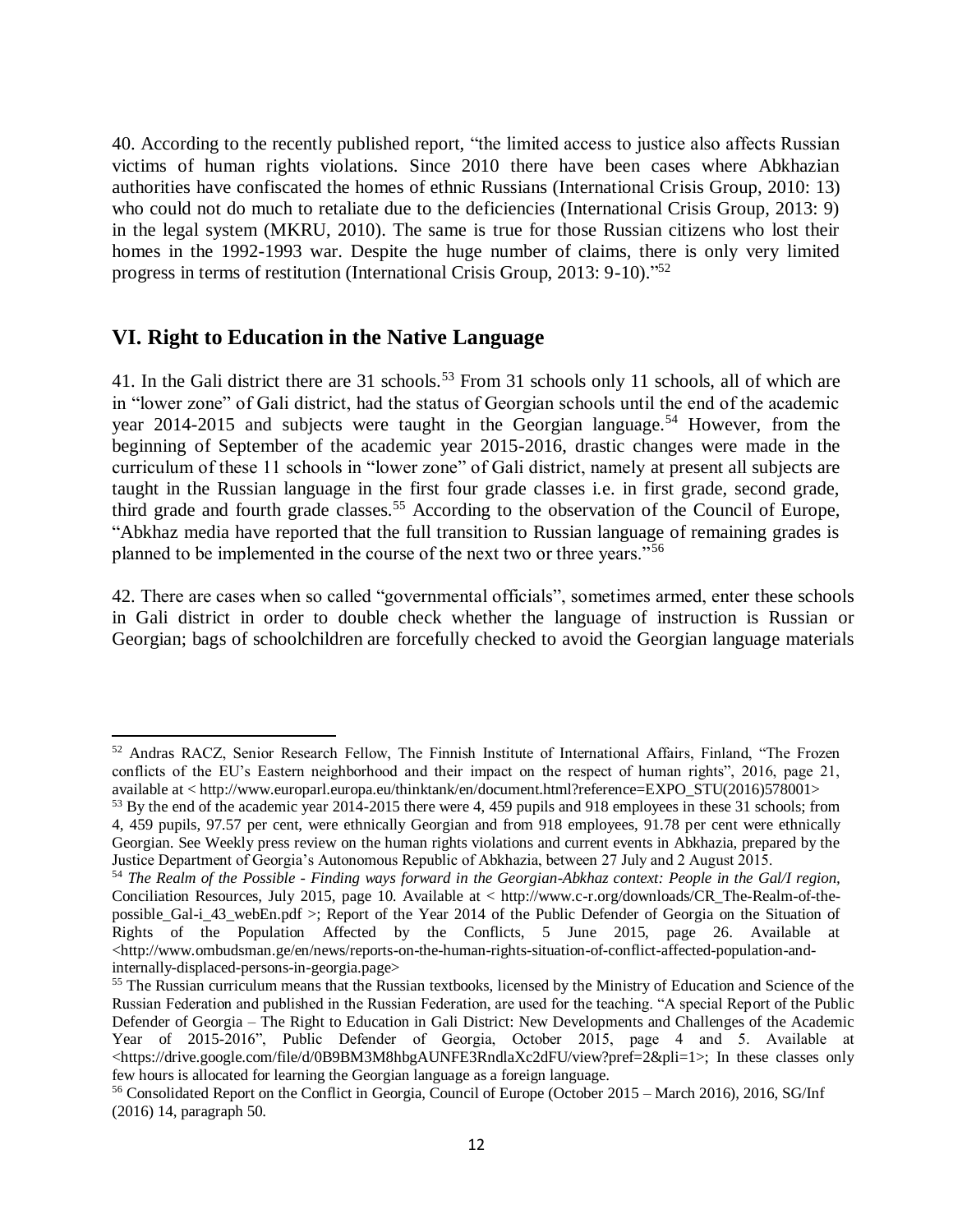in schools.<sup>57</sup> It is alarming that in the reporting period eight school teachers and one school director were dismissed from these 11 schools in "lower zone" of Gali district for the reason of making references to Georgia in positive context.<sup>58</sup> Cases of intimidation of school teachers for dissenting political opinions and speaking the Georgian language with pupils are common.<sup>59</sup>

43. There are more and more cases of parents making decisions on termination of attendance by their schoolchildren of the schools with newly introduced Russian curriculum and transferring them to the schools located on the other side of the occupation line; there were 60 such cases during the academic year  $2015$ -2016 so far.<sup>60</sup> According to the Council of Europe, "the issue of access to education remains an acute problem also in relation to freedom of movement. It appears that over 50 pupils cross the ABL on a daily basis to attend school while detentions continue to occur. It was reported to the delegation that two detention cases involving four and three schoolchildren from the villages of Lower Gali took place on 27 January and 1 February respectively."<sup>61</sup>

44. According to the information disseminated on  $16<sup>th</sup>$  February 2016, pupils of 11 schools in "lower zone" of Gali district have difficulties in learning subjects in the Russian language.<sup>62</sup> It is noteworthy that not all local teachers have corresponding command of the Russian language.<sup>63</sup>

## **VII. Conclusions**

45. It can be concluded that the situation described in the occupied regions of Georgia with regard to freedom of torture and ill treatment and examples provided for the reporting period constitute infringements on freedom from torture and ill-treatment and therefore are violations of Article 7 of the International Covenant on Civil and Political Rights (ICCPR); Article 5 of the Universal Declaration of Human Rights (UDHR); Article 3 of the European Convention on Human Rights (ECHR); and the OSCE commitments $^{64}$ .

 $\overline{a}$ <sup>57</sup> *Eight school teachers and one school director were dismissed from 11 schools of Gali district for making references to Georgia in positive context*, "Resonansi", 21 March 2016, available at <http://www.resonancedaily.com/index.php?id\_rub=2&id\_artc=28522>

<sup>58</sup> *Eight school teachers and one school director were dismissed from 11 schools of Gali district for making references to Georgia in positive context*, "Resonansi", 21 March 2016, available at <http://www.resonancedaily.com/index.php?id\_rub=2&id\_artc=28522>

<sup>59</sup> *Eight school teachers and one school director were dismissed from 11 schools of Gali district for making references to Georgia in positive context*, "Resonansi", 21 March 2016, available at <http://www.resonancedaily.com/index.php?id\_rub=2&id\_artc=28522>

<sup>60</sup> *Eight school teachers and one school director were dismissed from 11 schools of Gali district for making references to Georgia in positive context*, "Resonansi", 21 March 2016, available at <http://www.resonancedaily.com/index.php?id\_rub=2&id\_artc=28522>

<sup>61</sup> Consolidated Report on the Conflict in Georgia, Council of Europe (October 2015 – March 2016), 2016, SG/Inf (2016) 14, paragraph 55.

<sup>62</sup> *Teacher: Curriculum in Abkhaz schools corresponds to Soviet Union Standards*, 16 February 2016, available at <http://www.livepress.ge/ka/akhali-ambebi/article/13693-

pedagogiafkhazethisskolebshisastsavloprogramasabtcothakavshirisstandartisidenturia.html>

<sup>63</sup> Consolidated Report on the Conflict in Georgia, Council of Europe (October 2015 – March 2016), 2016, SG/Inf (2016) 14, paragraph 51.

<sup>64</sup> The Vienna Concluding Document (1989) prohibits torture and other cruel, inhuman or degrading treatment or punishment. Paragraph 23.4; The Paris Document (1990) also prohibits torture and other cruel, inhuman or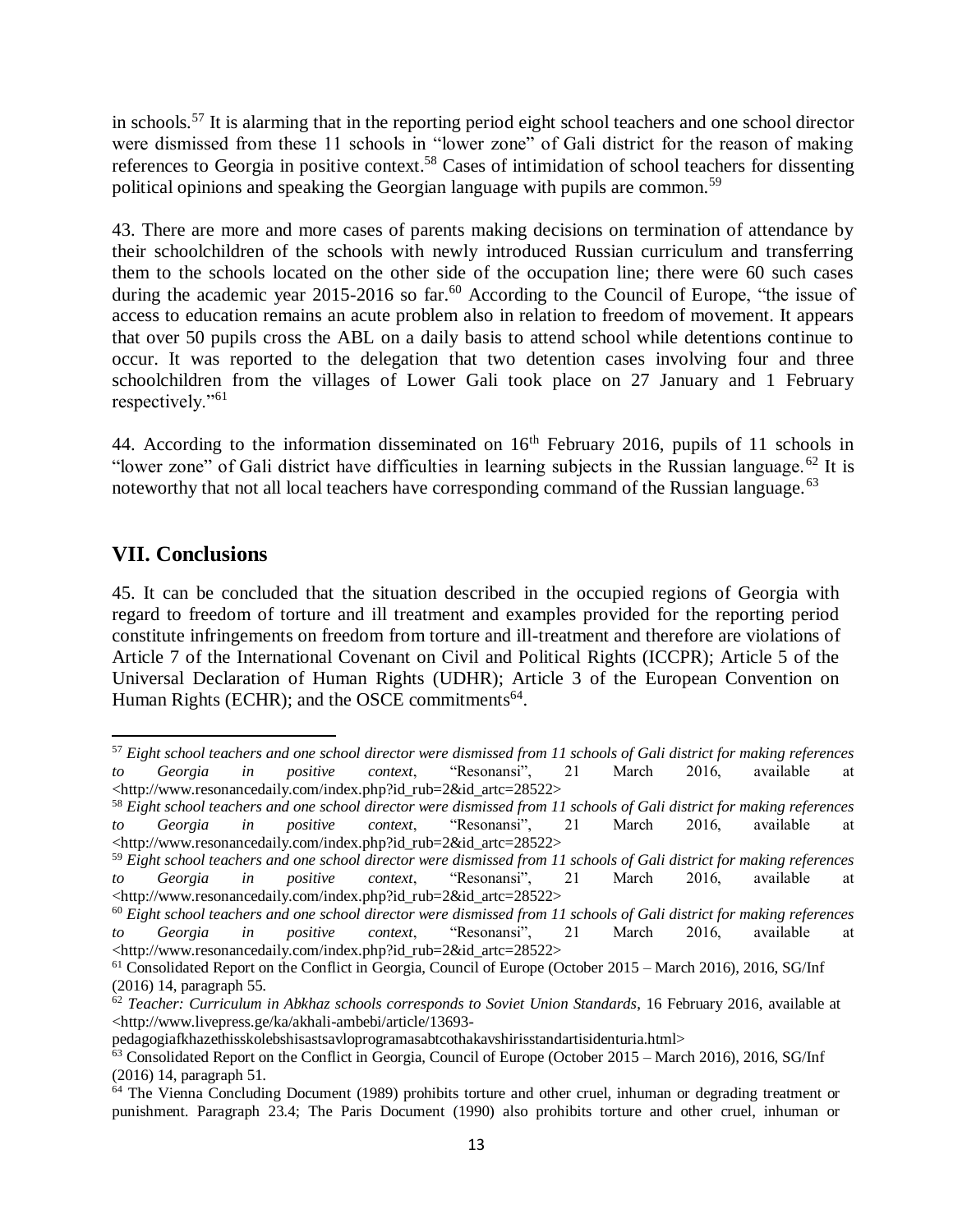46. It can be concluded that the situation described in the occupied regions of Georgia with regard to arbitrary detention and examples provided for the reporting period constitute arbitrary detention and therefore violations of Article 9 of the International Covenant on Civil and Political Rights (ICCPR); Article 3 of the Universal Declaration of Human Rights (UDHR); Article 5 of the European Convention on Human Rights (ECHR); and relevant provisions of the OSCE commitments<sup>65</sup>.

47. It can be concluded that the situation described in the occupied regions of Georgia with regard to freedom of movement and examples provided for the reporting period constitute violations of the right to freedom of movement, namely of Article 12 of the International Covenant on Civil and Political Rights (ICCPR); Article 13 of the Universal Declaration of Human Rights (UDHR); Article 2, Protocol No. 4 of the European Convention on Human Rights (ECHR); and the OSCE freedom of movement commitments  $66$ .

48. It can be concluded that the situation described in the occupied regions of Georgia with regard to right to property and examples provided for the reporting period violate the right to property, namely Article 17 of the Universal Declaration of Human Rights (UDHR); Article 1, Protocol No. 1 of the European Convention on Human Rights (ECHR); and the OSCE  $commitments<sup>67</sup>$ .

49. It can be concluded that the situation described in the occupied regions of Georgia with regard to education in the native language<sup>68</sup> and examples provided for the reporting period constitute violations of the right to education in one's native language and therefore violations of Article 26 (read in conjunction with Article 2) of the Universal Declaration of Human Rights (UDHR); Article 2, Protocol No. 1 of the European Convention on Human Rights (ECHR);

 $\overline{a}$ 

degrading treatment or punishment; the Istanbul Charter for European Security commits to "eradicating torture and other cruel, inhuman or degrading treatment or punishment throughout the OSCE area." Paragraph 21.

<sup>&</sup>lt;sup>65</sup> The Vienna Concluding Document (1989) provides for ensuring that no one is subjected to arbitrary arrest, detention or exile. Paragraph 23.1; According to the Moscow Document (1991) "no one will be deprived of his liberty except on such grounds and in accordance with such procedures as are established by law". Paragraph 23.1 (i).

<sup>&</sup>lt;sup>66</sup> According to paragraph 33 of the Moscow Document (1991), the OSCE participating States are obliged to remove all restrictions with regard to travel within the territory of a State and with regard to residence for those entitled to permanent residence within the territory of a State. And according to paragraph 20 of the Vienna Concluding Document (1989), the OSCE participating States are committed to secure the right of everyone to freedom of movement and residence within the borders of a State.

<sup>&</sup>lt;sup>67</sup> The OSCE commitments impose obligation on states to ensure that everyone has the right to enjoy property and that no one may be deprived of properly except under conditions provided for by law. Moscow Document (1991), paragraph 24; Copenhagen Document (1990), paragraph 9.6.

<sup>68</sup> The right to receive education in the native language is widely recognized under international law. *Languages and the Realization of the Right to Education*, UNESCO. For example, under the ECHR, the right to education implies the right to be educated in the national language. *Belgian Linguistic Case*, Judgment of 23 July 1968, para 3 (A.6 (1968), p.31). In *Cyprus v. Turkey* the Court stated that the abolishing the facility for Greek-Cypriot children in Northern Cyprus for pursuing a secondary education in the Greek language violated Article 2 of the ECHR. Judgment of 10 May 2001, paragraphs 273-280.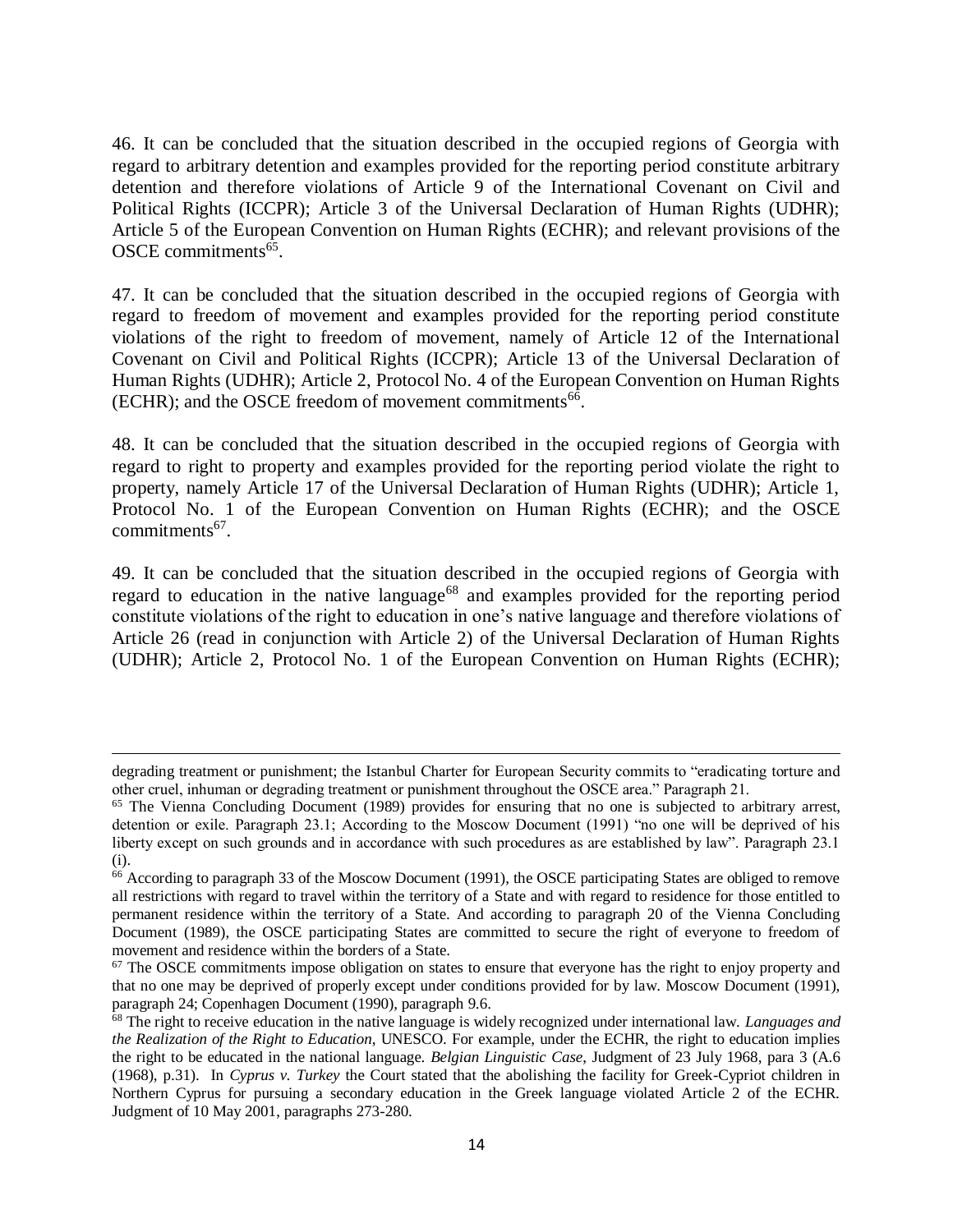Article 28 (read in conjunction with paragraph 1 of Article 2) of the UN Convention on the Rights of the Child; and relevant provisions of the OSCE commitments<sup>69</sup>.

50. It can be concluded that the situation described in the occupied regions of Georgia, particularly adoption of so called "laws" and the process of "passportisation" violates prohibition of discrimination provisions of Article 14 and Protocol No. 12 of the European Convention on Human Rights (ECHR); Article 26 of the International Covenant on Civil and Political Rights (ICCPR); and International Convention on the Elimination of All Forms of Racial Discrimination.

51. It can be further concluded that the situation described in the occupied regions of Georgia violates the right of return of all internally displaced persons and refugees and their descendants, regardless of ethnicity, to their homes throughout Georgia, including in Abkhazia and the Tskhinvali region.<sup>70</sup>

## **VIII. Appeal to the International Community**

 $\overline{\phantom{a}}$ 

52. The Ministry of Foreign Affairs of Georgia appeals to the international community, states as well as international intergovernmental and non-governmental organizations:

to continue recognizing extensively and widely the occupation of the territories of Georgia by the Russian Federation;

to continue calling on the Russian Federation to bear responsibility for human rights violations on the occupied regions of Georgia;

to continue calling on the Russian Federation to stop placing and remove barbed wire fences and other artificial obstacles and banners along the occupation line;

to take additional measures in order to monitor and report on the human rights situation in the occupied regions of Georgia, more specifically, the Ministry of Foreign Affairs of Georgia appeals to:

*i) the Office of the United Nations High Commissioner for Human Rights (OHCHR) to take additional measures in order to regularly address and assess the human rights situation in Abkhazia and Tskhinvali region of Georgia;* 

*ii) the UN Human Rights Council's Special Procedure Mandate holders to take additional measures in order to address and report on the human rights situation in Abkhazia and Tskhinvali region of Georgia;*

<sup>&</sup>lt;sup>69</sup> According to paragraph 63 of the Vienna Document (1989), all shall have access to "the various types and levels of education without discrimination as to race, colour, sex, language, religion, political or other opinion, national or social origin, property, birth or other status."

 $70$  Resolution adopted by the General Assembly on 3 June 2015 on Status of internally displaced persons and refugees from Abkhazia, Georgia, and the Tskhinvali region/South Ossetia, Georgia. A/RES/69/286, paragraph 1. See also previous resolutions: 68/274 of 5 June 2014; 67/268 of 13 June 2013; 66/283 of 3 July 2012; 65/287 of 29 June 2011 etc.